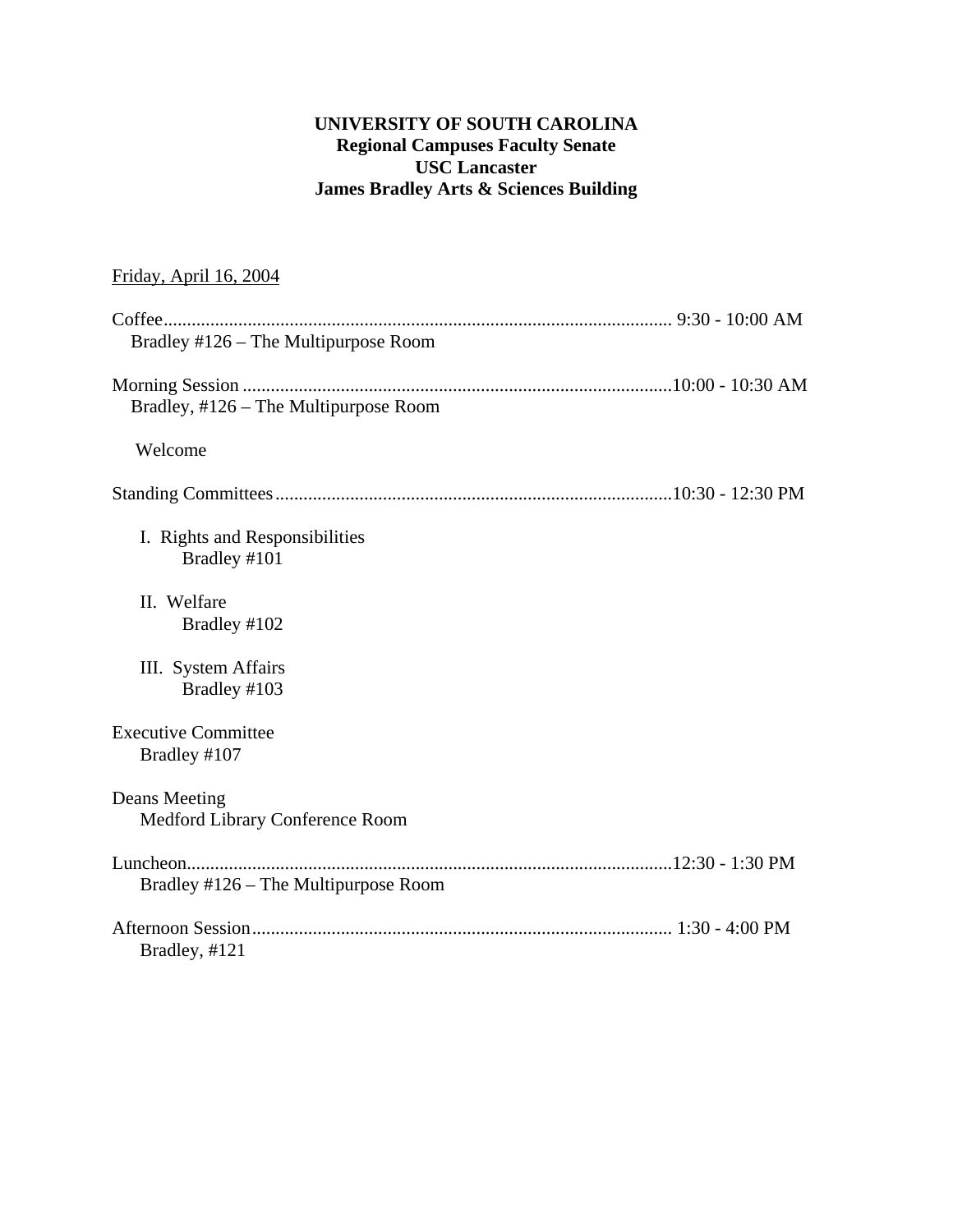# **AGENDA**

- I. Call to Order
- II. Correction/Approval of Minutes: February 6, 2004 USC Columbia
- III. Reports from University Officers
	- A. Dr. Chris P. Plyler, Vice Provost and Executive Dean
	- B. Dr. Carolyn A. West, Associate Vice Provost
	- C. Assistant Vice Provost for Continuing Education Academic Credit Programs
	- D. Regional Campus Deans
- IV. Reports from Standing Committees
	- A. Rights and Responsibilities Professor Danny Faulkner
	- B. Welfare Professor Fran Perry
	- C. System Affairs Professor Pearl Fernandes
- V. Executive Committee Professor Peter Murphy
- VI. Reports from Special Committees
	- A. Committee on Libraries Professor Eric Reisenauer
	- B. Committee on Curricula and Courses Professor Robert Castleberry
	- C. Committee on Faculty Welfare Professor Linda Allman
	- D. Faculty-Board of Trustees Liaison Committee Professor John Logue
	- E. Research and Productive Scholarship Committee Professor Todd Scarlett
	- F. Other Committees
		- 1. Conflict of Interest Committee Professor Dave Bowden
		- 2. Regional Campuses Academic Advisory Council Professor John Logue
- VII. Special Orders & Elections
- VIII. Unfinished Business
- IX. New Business
- X. Announcements
- XI. Adjournment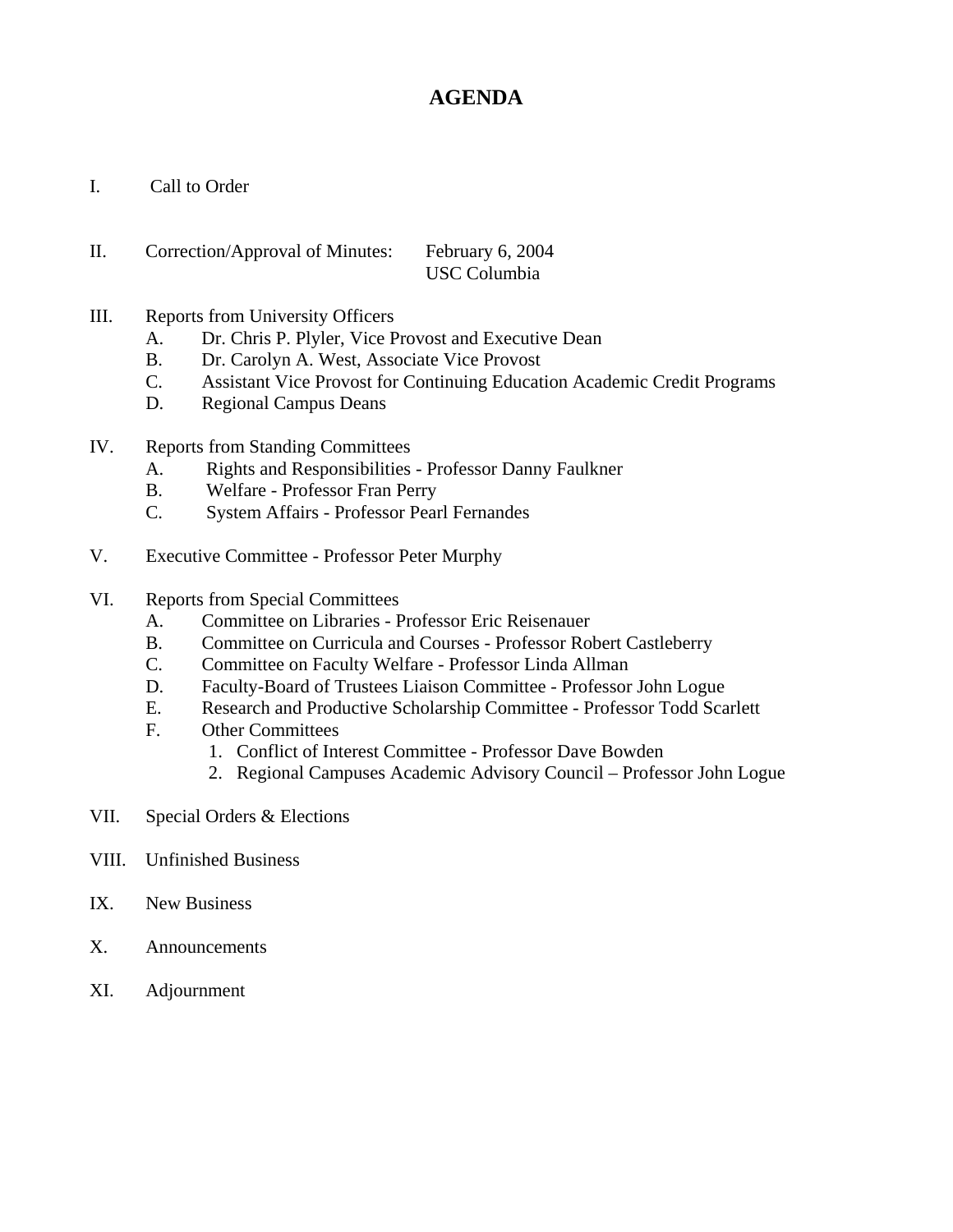### Regional Campus Faculty Senate Friday, 16 April 2004 University of South Carolina Lancaster

#### **Morning Session**

Logue: The morning session please come to order. I would like to introduce you to Dean Catalano to welcome you to the Lancaster campus this morning.

Catalano: Hello, everyone. I would like to say welcome to the campus. I see almost everyone here has been here before. I want to thank you for coming. We're glad to have you. Dr. Duffy, thank you for coming. I am always happy to see you and anything you need today just let us know. Thanks.

Logue: Thank you, Dean Catalano. I want to introduce Professor Lisa Rashley, who will give you the reports from the Nominating Committee.

Rashley: Good morning. You should have a copy of the Nominating Committee Report on your table. If you don't, I have a few extra copies up here. The Nominating Committee met on February 6, and we present the following slate:

Executive Committee Past Chair: John Logue, Sumter Chair: Lisa Rashley, Lancaster Vice-Chair: Pete Murphy, Union Secretary: Kate Fritz, Academic Credit Programs At Large: Roberto Refinetti, Salkehatchie

For special committees that have vacancies open this year: Committee of Libraries: Bruce Nims, Lancaster Faculty Board of Trustees Liaison Committee: Lisa Rashley, Lancaster Research and Productive Scholarship Committee: Pearl Fernandez, Sumter Regional Campuses Academic Advisory Council: Lisa Rashley, Lancaster

We'll have the floor open all day for nominees. I will read this to you again later today. Thank you.

Logue: Thank you, Professor Rashley. I'd also like to welcome Dr. Duffy. I'm always happy to see you at these meetings, Dr. Duffy. We will have the election this afternoon under Special Orders. You might look over those. If you have anyone that you want to nominate, you can do that from the floor during that process or earlier by contacting Professor Rashley or a member of this committee. We will adjourn early this morning to our meetings and reconvene in this room.

On the front podium there is an agenda if you do not have one. They're out on the web so you can pick up a copy of the agenda if you don't have one with you. There is also an announcement for the new locations of the various components of the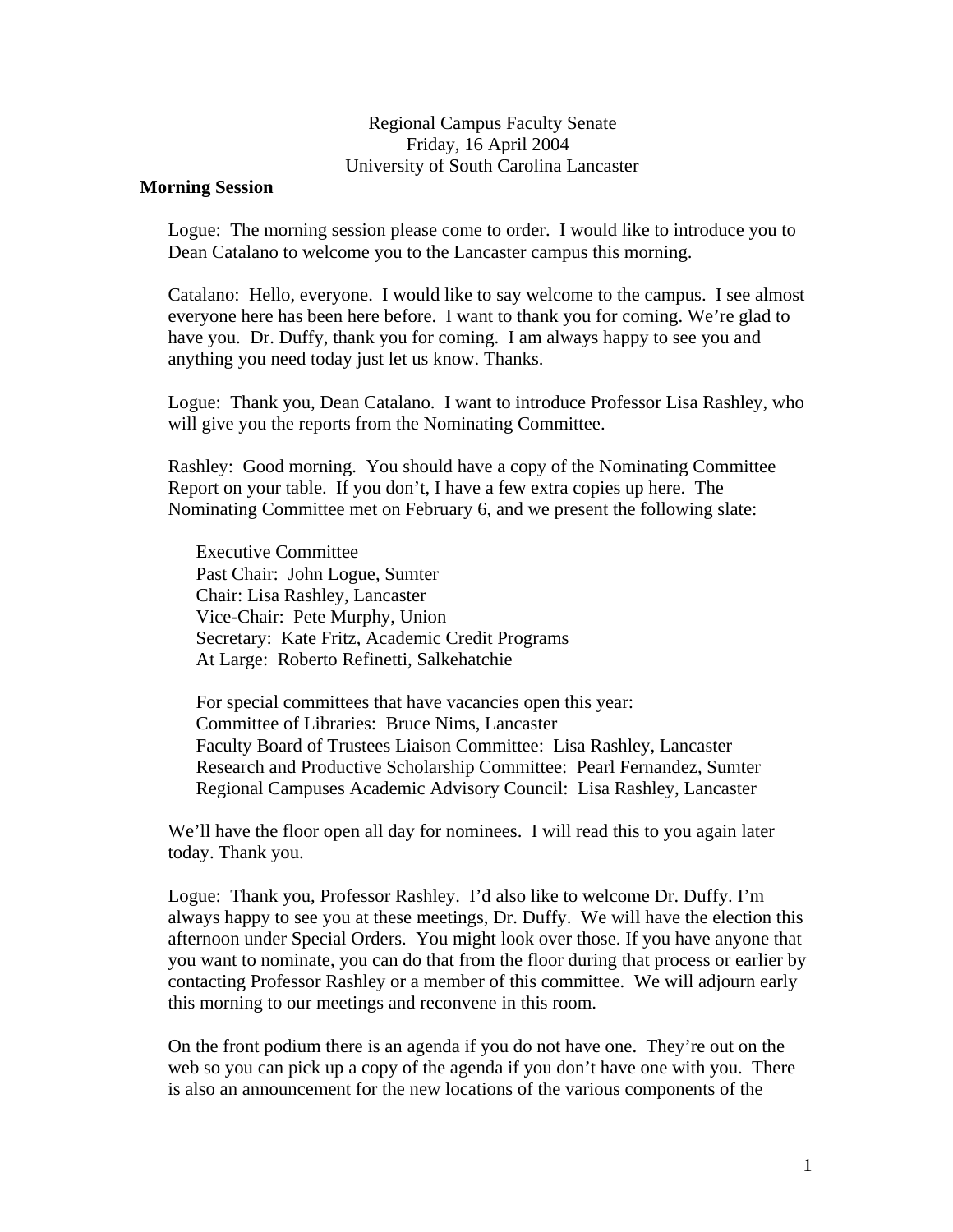Regional Campuses and Continuing Education Offices. As you probably know, they are now split between Thornwell, Byrnes and 1600 Hampton Annex. Let's now adjourn to meetings.

# **Afternoon Session**

## **I. Call to Order**

Professor Logue called the afternoon session to order at 1:30 p.m.

## **II. Correction/Approval of Minutes**

The minutes of the 6 February 2004 Regional Campuses Faculty Senate meeting were approved as posted.

## **III. Reports From University Officers**

## **A. Dr. Chris P. Plyler, Vice Provost and Executive Dean (See Attachment I)**

Plyler: Thank you, Professor Logue. Welcome, everyone, to Lancaster. I want to thank Dean Catalano, Trina McFadden, and all of the USCL faculty and staff for a tremendous lunch and for being the venue for today's meeting. It's a beautiful day, and it's great to be with beautiful people. I would like to acknowledge the presence of Dr. John Duffy, who even after his retirement still enjoys the proceedings of the Senate and the affairs of the Regional Campuses. He continues to be an inspiration for us in our office in Columbia, which as I will report later is undertaking some new changes.

I'd like to start with one legislative issue, and I am going to incorporate a few of Dr. West's comments. You may have read this morning that the Senate Finance Committee discovered a hundred and ten million new dollars in the State coffers for next year, which will hopefully reduce the percentage of cut that we have to experience going into the next fiscal year. It also would mean, according to the newspaper article, although I haven't spoken to our liaison about this yet, that they are proposing a three percent pay raise for all state employees which is good for a change, after going three years without one. I hope that will hold and be at least three percent when that session ends.

As I mentioned earlier, our Division of Regional Campuses and Continuing Education has moved physically in Columbia from the Plaza. Your support offices are now located in two locations on the Columbia Campus. Our offices outside of Financial Aid are now located on the third floor of Thornwell College, which is right behind Osborne Administration Building. Financial Support will be in the Hampton Street Annex, second floor, along with Continuing Education Non-Credit Programs. Academic Credit Programs will be located on the sixth floor of Burns -- that includes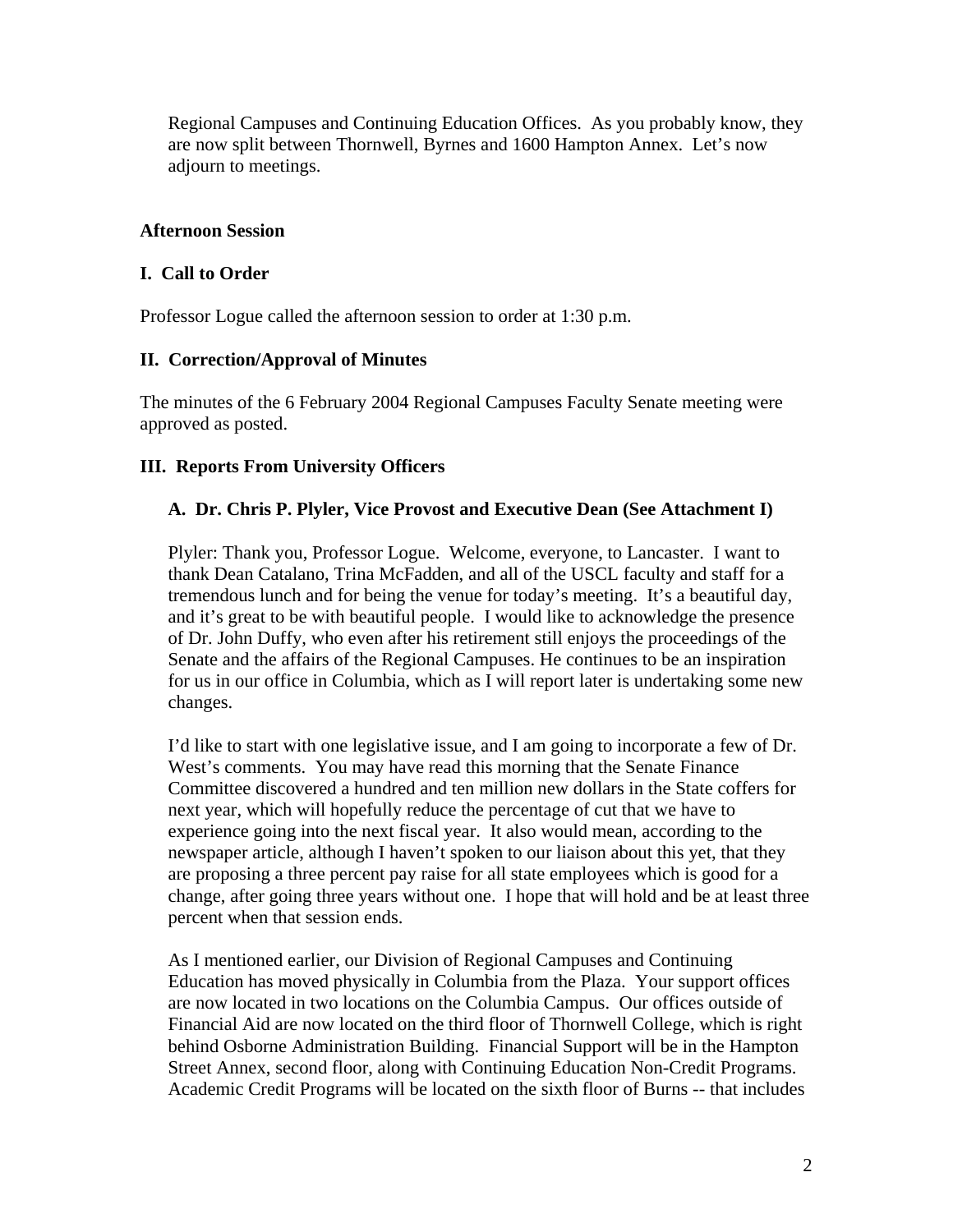the Evening Program, Weekend Program, and Ft. Jackson Program, our faculty, and Dr. Duffy will be on the sixth floor of Byrnes as well. Also, I would remind you that the Visiting Faculty Office in Columbia will now be located in Byrnes 607. If you're in Columbia and need a computer, a desk, or a telephone, just come up to Burns 607. We won't be there; we will be in Thornwell third floor if you're looking for us. The telephone and fax numbers will remain the same, so there shouldn't be any confusion there. Harry Catoe and our computer support will also be over in the Hampton Street Annex. All of the servers have been relocated there. You may have experienced a little difficulty over the past week with that, but we're up and running now and hopefully well on the way to continuing to support the campuses.

With concern to Palmetto College, a draft of the Palmetto College Implementation Proposal has been completed. I sent it back out to those parties who had helped contribute to it over the course of it being drafted. There is much more work to be done. We are going to have an all day session on April 23 which will include the Associate Deans for Academic Affairs, the Business Affairs directors, and other people of the division. Soon thereafter we hope to reach a consensus on some issues, complete it, and then submit it to the faculties of the regional campuses for your review and feedback. We are getting close but not as quickly as I was hoping it would happen, but we're moving along on it, with you in mind always. We're also looking at what the first courses offerings might be, outside of course of the webbased courses that have already been offered this spring By Dr. Rashley and Professor Logue.

In this year's review of tenure and promotion files, I'd say that by and large those files were very organized; they were in compliance with the suggested format templates. I appreciate that. I think the presentation was very good overall. I am hopeful that this is a sign of greater attention to this very important process on the part of our faculties. I hope that it is a result of some of the effort on your part that has gone into the workshops in the past years. We have one coming up, and I certainly hope that our junior faculty will be in attendance. I think there will be more on this in a later report. I also hope that our veteran faculty will participate in these from time to time. Whether you're in that particular workshop or peripherally involved, it's so important for our younger faculty to have the guidance of those who have been in the system for some time because as we all know, this is an evolving process and depending on which administration was in place, it's a very critical process. I wanted to congratulate you and your colleagues on those that came forward this year. I think that we had a total of five.

You may know that Mary Cordray in our office has officially announced her retirement. As we approach the end of another academic year, we're losing a long time colleague and friend. Mary has officially decided to retire on May 15. All of her years of service to the University have been in our office; she was a trusted friend and assistant to Dr. Duffy for a number of years, as she has been for this body as Senate and for me. I am very grateful for all she has done for our regional campuses. She is going to take with her a great deal of procedural detail, a lot of institutional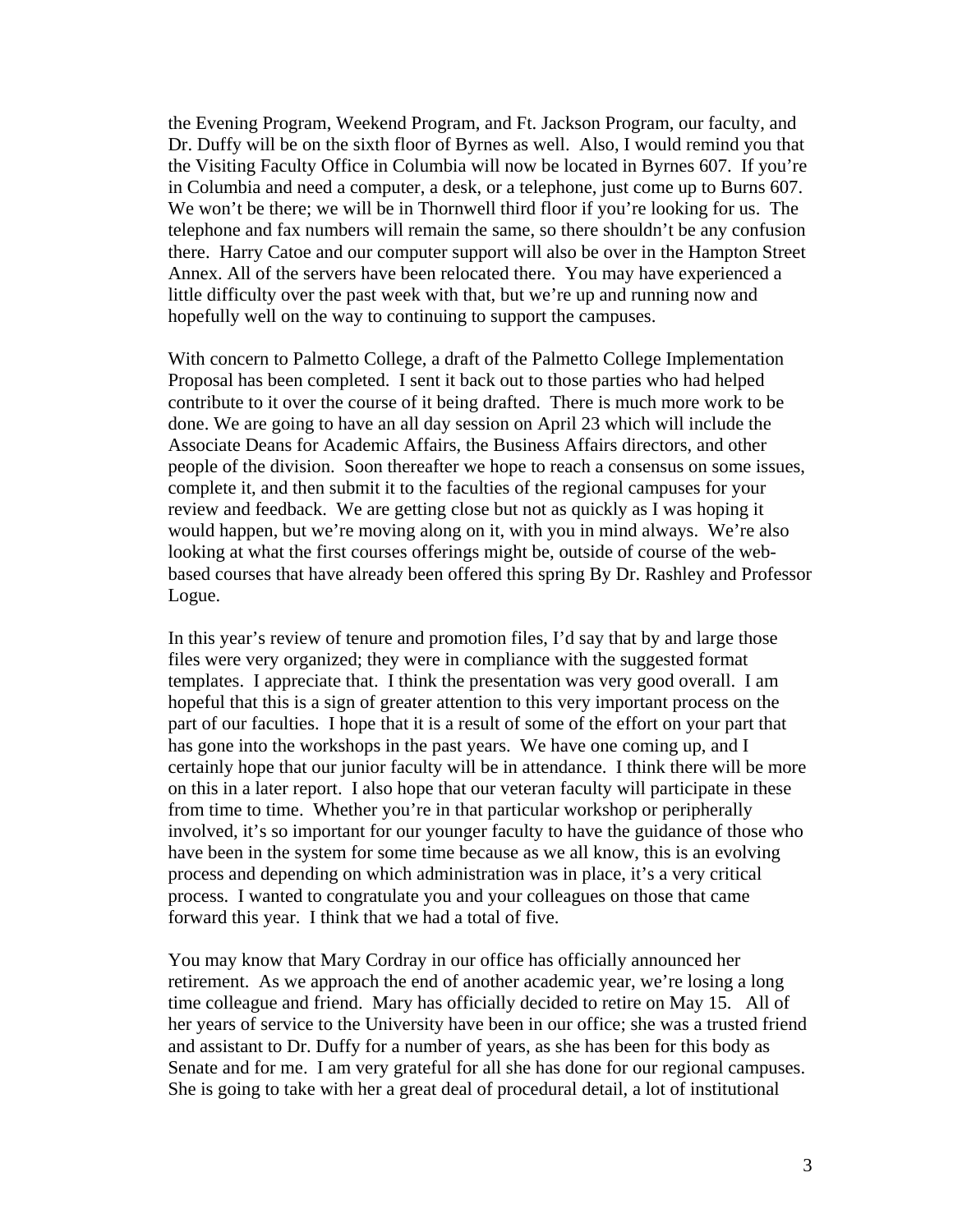memory, a lot of humor, a lot of good memories, and I hope the best for her. This was going to be her last official meeting in the Senate today, but Mary chose to go to the Heritage instead of being with us. We wanted to thank her anyway. She will be missed and be assured that the position will be replaced and we're giving very careful consideration to how we're going to go about filling it. We will report more on that at a later time.

Now, from Dr. West, our Associate Vice-Provost, on the Provost Search Committee. That committee has completed their review of candidates who have applied for the position of Provost. At this writing there were four candidates who are still viable from that process. Last Monday the committee received fourteen additional files of potential candidates from the Baker Search Firm, which is assisting the committee in the search. On Thursday morning at 8:30 the committee met to review those fourteen additional files. Because Dr. West is in San Antonio representing me at the University Continuing Education Conference, she anticipates that the committee will be meeting with about eight to ten candidates at an out-of-state location on the weekend of April 30. That will be in two weeks, and it will lead to several candidates being invited to the Columbia campus for interviews. There are currently several candidates in that group with multi-campus experience, which is something that we're anxious about.

With concern to future Palmetto College faculty, Dr. West is currently compiling a new list of faculty who are eligible for inclusion as faculty of Palmetto College. This is only a listing of persons with credentials to teach upper division courses, courses at and above the 300-level. We're updating the list. Later, when it is appropriate, those faculty members will be invited to apply for faculty status in Palmetto College. She and I hope that many of you will take advantage of this opportunity when it presents itself. Carolyn also participated in the College of Liberal Arts Retreat on April 2. It was a joint retreat for the department Chairs in the College of Liberal Arts and the College of Science and Math that, as you know, have been merged into what they call a "super college." It will be the largest college by far on the Columbia campus and the one college with which we do the most business. The Associate and Assistant Deans of those colleges have begun the process of merging policies and procedures until they become a single entity, and we anticipate that will lead to changes in the curriculum. I know that our trusted colleague, Dr. Castleberry, will be on top of that from beginning to end, I hope, or someone in his stead. That's all I have in this report. Glad to answer any questions.

Castleberry, Sumter: In the last two meetings of this body we've made a number of recommendations concerning Palmetto College. My question regards what's been done with those recommendations? Have they been presented to any of the subgroups that have been looking at this?

Plyler: Yes, I think that when you read the draft, you will see some of those integrated into the narrative. I think they're all for the most part reasonable. I guess we probably should address anything that may not have been addressed once you've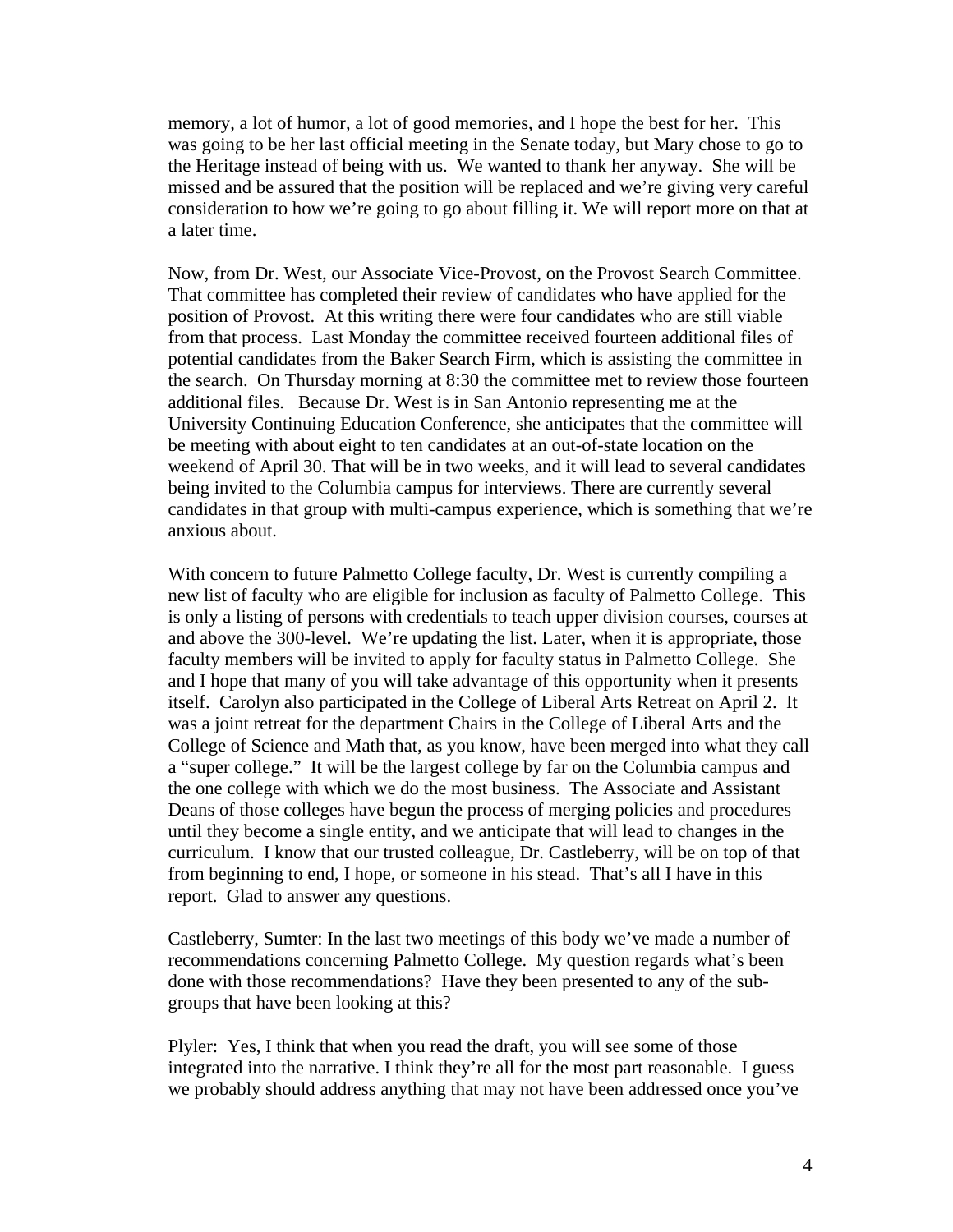had a chance to read the proposal. I will say that certainly they are not being ignored or shoved aside for now. There will be a great deal of feedback once you've had a chance to ask questions and review the document. We want to be very careful about this and not plunge into something you're not going to buy into and something that is not going to be in our best interest. Wait and see. Thank you very much.

### **B. Dr. Carolyn A. West, Associate Vice Provost (See Attachment II)**

Please see attachment.

### **C. Assistant Vice Provost for Continuing Education Academic Credit Programs (See Attachment III)**

Logue: Thank you, Dr. Plyler. Professor Linda Allman will report for the Assistant Vice Provost for Continuing Education.

Allman: Dr. Sally Boyd mentions that her offices have moved from Carolina Plaza to sixth floor Byrnes on the corner of Sumter and College Street. She made some of the notations that Chris Plyler made so I won't go into that. But she does say she looks forward to you visiting them in their new environment. The induction ceremony for National Honor Society adult students will be held next Tuesday, April 20. The inductees include thirteen students and three faculty members. The Stephen L. Dalton Distinguished Teaching Award will be presented at a reception next Friday, April 23. This year's recipient is Sharon Shackleford, an adjunct instructor who teaches math in the Ft. Jackson program. The award is named to honor Steve Dalton who taught math in the Ft. Jackson program for over 20 years and was the program director in the late 70's and early 80's and was a member of this Senate. Steve died in November of 1995.

### **D. Regional Campus Deans**

Logue: Thank you, Professor Allman. Reports from Regional Campus Deans, USC Lancaster, Dean Catalano. (See Attachment IV)

Catalano: I'm not going to read the whole report. I submitted it electronically. I would like to say congratulations to Professor Kim Covington for receiving this year's Distinguished Teaching Award and for being elected Faculty Chair for the coming year. Dr. Nancy Hazam, who is here, has accepted an Assistant Professorship of Anthropology and Sociology in the tenure track to begin in the fall of 2004. Dr. David Norman, a recent PhD from Edinburgh University, has accepted an appointment as a visiting Assistant Professor of Philosophy and Religion beginning in the fall. We have just hired three new nursing instructors for the RN program here on campus. I can't tell you their names because they haven't said yes yet--we're working on that. Regarding academic programs, we have recently announced the expansion of the nursing program in the fall semester. The freshman clinical group will go from 22 to 32 students. Also, congratulations to the whole campus but especially to Ron Cox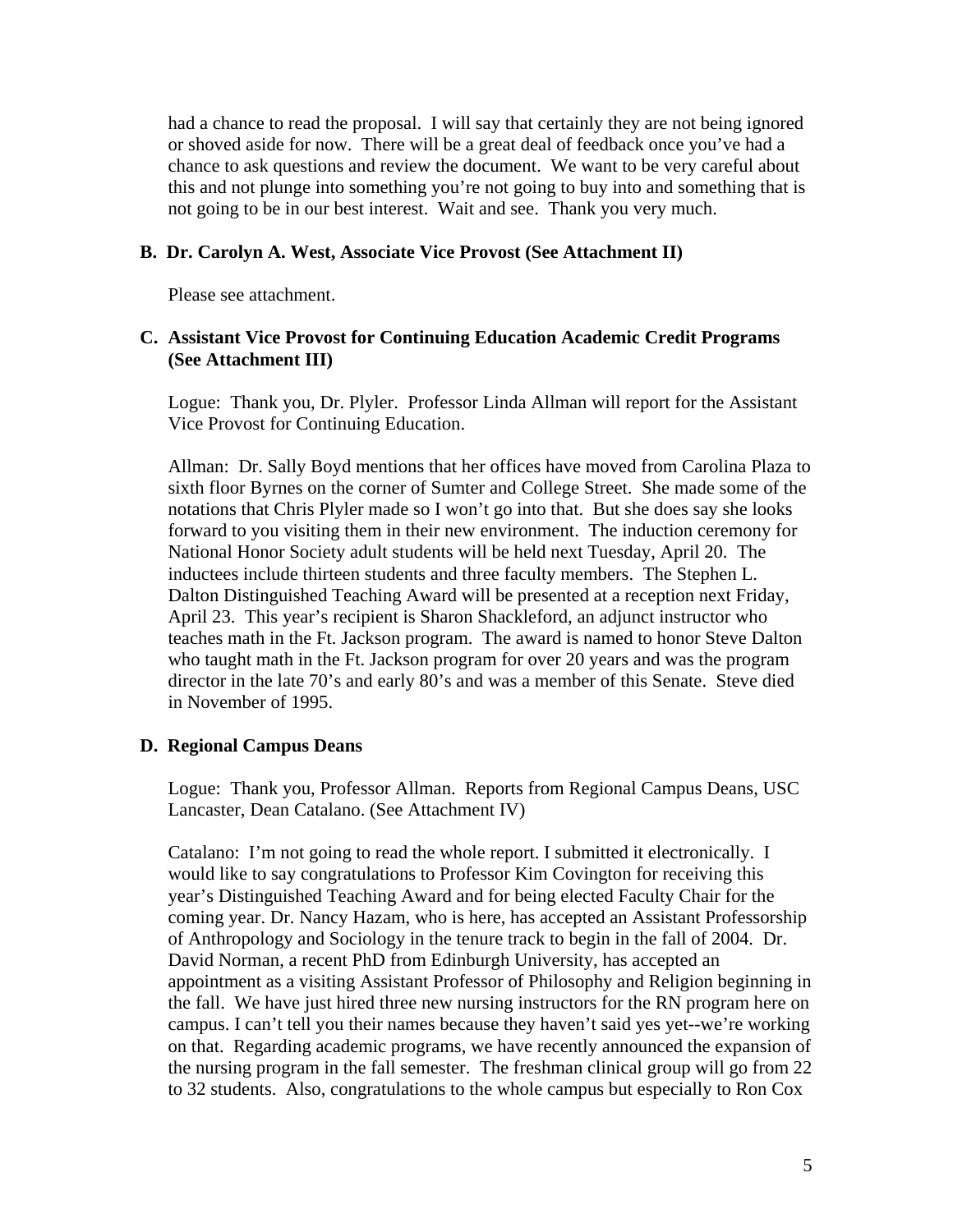for the great score on the South Carolina CHE performance indicator report card. We know how much money comes with it, and we're really excited. Regarding facilities, you may have seen that half the campus is dug up. Jakie Blackmon, our maintenance and security person, is installing an irrigation system for the rose garden for the new extension of Medford Library. About \$40,000 worth of landscaping will be done by then and I think it will look very nice. The Lancaster County Commission of Higher Education has approached the County Council for an increase in the millage again this year. The County Administrator's budget is due out within the next couple of weeks, and we are very hopeful. One last thing: the annual meeting for The Friends of Medford Library was on March 18. Medford Library now houses the Catawba papers of Dr. Thomas Bloomer, a huge collection on the Catawba Indian tribe. This is the beginning of what we hope will become the center for Catawba Indians studies in the region. We will attract several different collections. I think there will be three collections to announce within the next year. We also hope to get a faculty member in Indian Studies soon. Thanks.

Logue: Thank you, Dean Catalano. USC Salkehatchie, Dean Ann Carmichael. (See Attachment V)

Carmichael: Thank you, Chairman Logue. We are in the process of a search as well for an English faculty; this is a vacancy that came about as a result of the passing of Wayne Chilcote. We were pleased to have over 200 applicants for this position. Our committee has gone through all of these applications and are about ready to make an offer. I want to congratulate Dr. Roberto Refinetti for recently receiving another grant, this time from the National Science Foundation for \$183,000 dollars to continue his research in circadian rhythms. This is on top of a grant he received this year from the NIH for similar research, so we're very pleased with that. We are about wrapping up our Hollywood experience with the movie business, as you know. But we decided that it would be nice closure to invite Mike Tollin, the director of the motion picture *Radio*, to be our Commencement speaker, and he has graciously consented to come, so we will have him on campus May 10. I guess we can't get away from Hollywood because our professor of Arts and Theater is also choreographing some fight scenes for a movie. He has been asked to do this at Florida State University and is trying to arrange his schedule so that he can do this, but it is interfering with his exams, so I don't know if he is going to be able to do that. But he is also doing choreography with the Lowcountry Shakespeare Festival this year. I regret I have bad news. I regret to announce that Julia Sloan has accepted a position at a college in New York and will be leaving us at the end of the summer. We wish her well, but we are certainly going to miss her on our campus. Finally, I just want to announce that the County Council has recently purchased two buildings that are adjacent to our Salkehatchie-Walterboro Campus that are owned by the school district. They're going to give these buildings to Salkehatchie for future expansion. This will give us an additional 14,000 square feet to house classrooms as well as faculty offices, so we're really excited about that. That concludes my report unless there are questions. Thank you.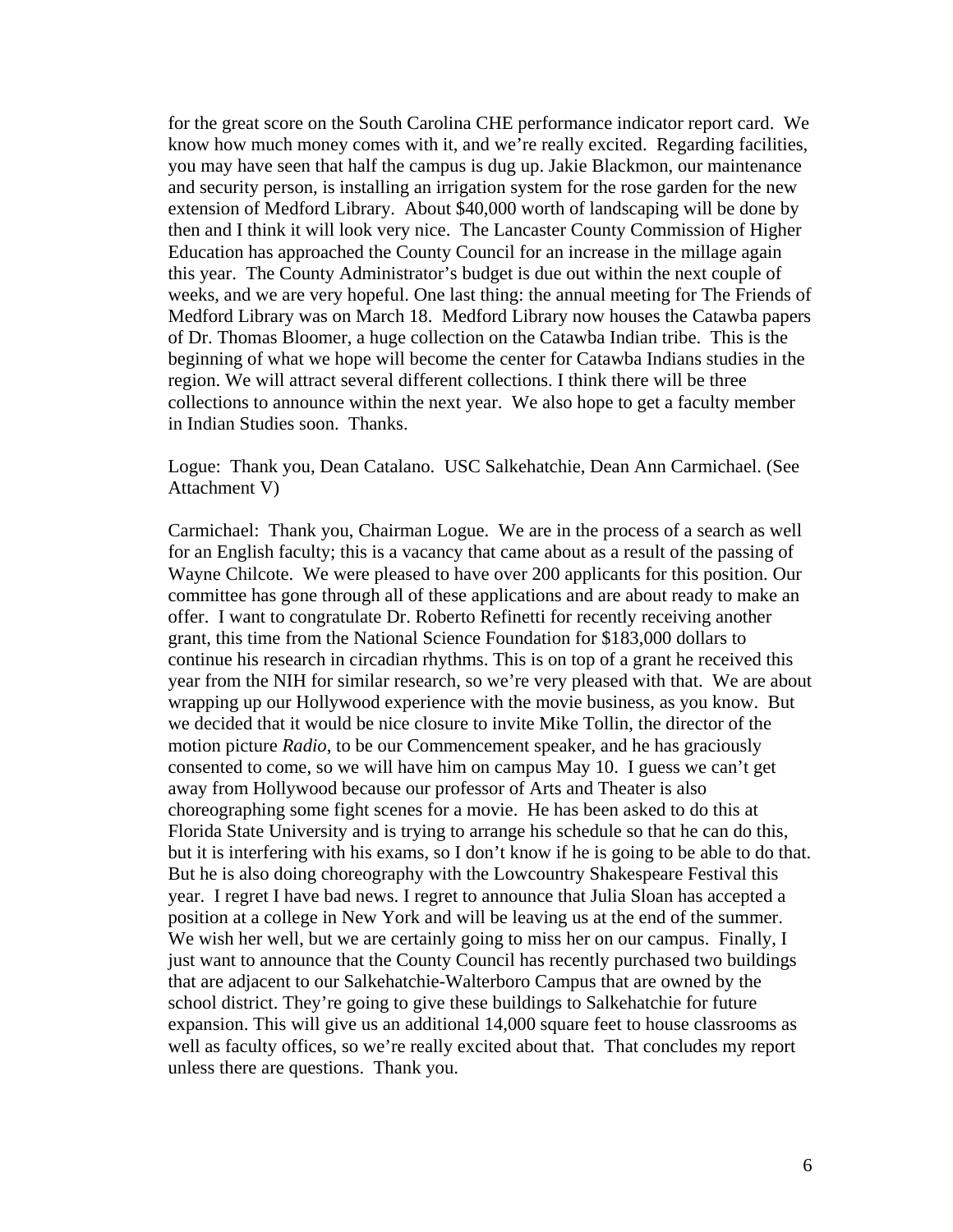Logue: Thank you, Dean Carmichael. USC Sumter Dean Les Carpenter has volunteered to relinquish his time at the podium and allow you to read his report electronically. Thank you, Dean Carpenter. (See Attachment VI)

USC Union Dean Edwards. (See Attachment VII)

### **IV. Reports From Standing Committees A. Rights and Responsibilities**

Logue: We move to Reports from Standing Committees. Professor Danny Faulkner. (See Attachment VIII)

Faulkner: Good Afternoon. We met this morning and discussed something that had been given to us very recently. The item concerns verbiage in our *Manual* dealing with the Provost Advisory Council. It's included at the end in Section A in the *Manual*, which deals with the definition of Administration, the President, Provost, Vice Provost and so forth. Then it tucks the committee at the end of all that. It just didn't seem to be the right place to put it since we have a couple of other places in the *Manual* where we actually discuss some of the committees of which we are a part. It was suggested that we move this out of the administrative section, Section A, into Section B in the *Faculty Manual*. There were a couple places where we could have put it. One of them had to deal with Columbia Senate Committees. The only problem is this committee is not a Columbia Senate Committee, so it shouldn't go there. It's also not really a Standing Committee either. The last place is Other Committees, and underneath there, all it has is a mention about how committees can be formed at anytime as the need arises and also about the Nominating Committee. Our motion today is to strike the paragraph dealing with the Provost Advisory Committee where it is in Section A on page A8, I believe. We rewrote that paragraph slightly and we want to put it in B5, after the mention of ad hoc committees on that heading. Then we also need to mention this committee under rule number #4 that's on page 4F of the *Manual*. It gives the agenda that we're supposed to follow each time. There is a copy given to you at each Faculty Senate Meeting and that agenda isn't just made up: it is actually dictated by page F4 of the *Faculty Manual*. What you will see under today's agenda, for instance, has A, B, C, D, E and then F, Other Committees. What we wanted to do was make Other Committees Section G and insert the Provost Advisory Council as report F at each Faculty Senate Meeting. That is what the last part of our motion is. The paragraph that we are deleting is also given. On the handout that John just gave out, you have the paragraph down here that is in Section A as it stands. That is what we want to delete, and we want to replace it with this other paragraph on page B5.

I'll tell you very quickly the language has changed a little bit. The only thing we have actually changed, though, is the following: it dictates that the committee would consist normally of two representatives from each of the campuses and Continuing Education. Then we noticed that the Chair of the Regional Campus Faculty Senate is always a member of that committee as well, so we went ahead and added that motion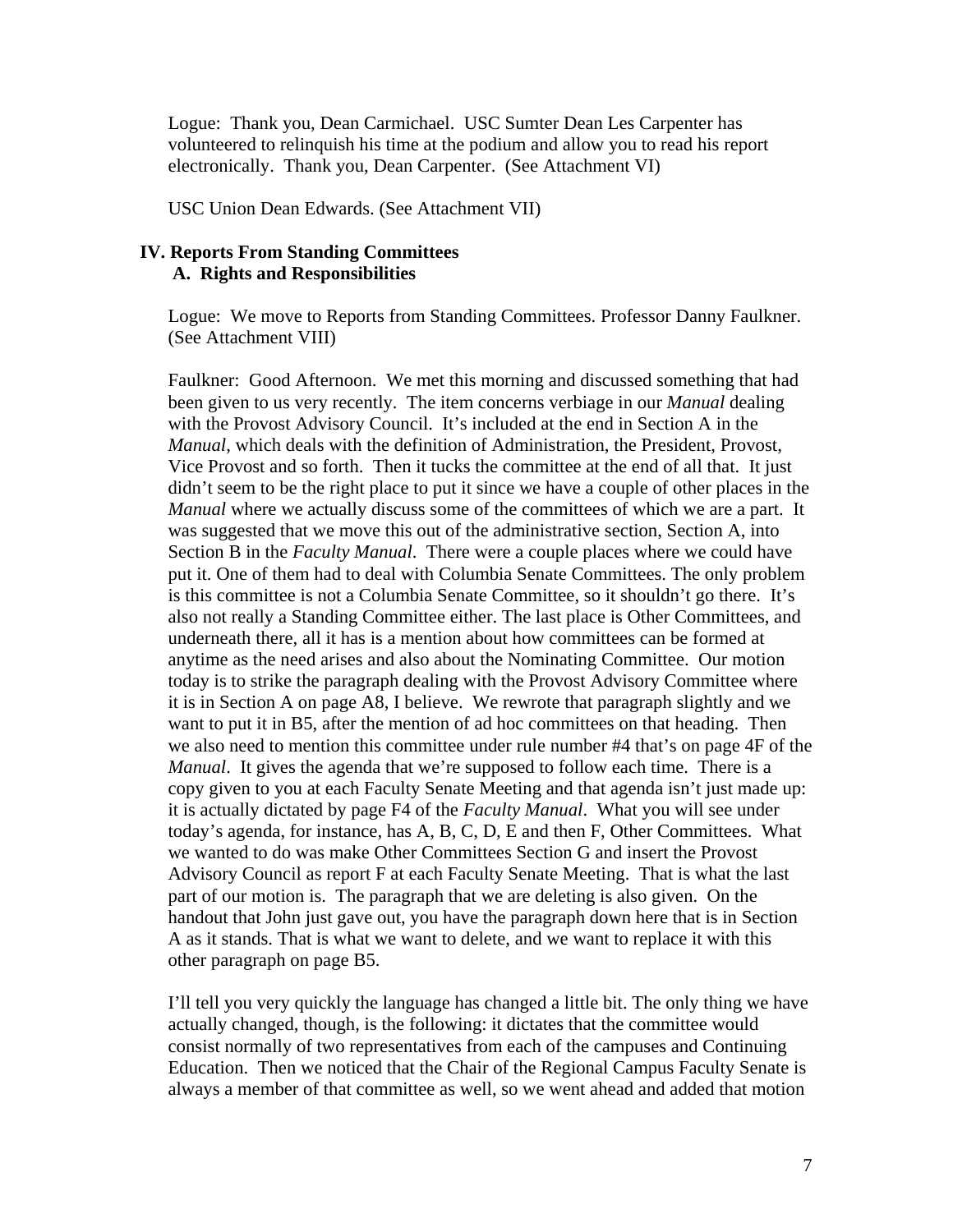as well. There was some discussion and direction given from the Executive Committee a few weeks ago, i.e., that we address the issue of term limitations, since the committee was started with the prior Provost with an interim in between. The rule is for two-year terms, you can't succeed yourself, and you have staggered terms. Each campus has a new person coming on each year and generally that is what every campus has followed. We've never written that down, and we decided today not to move as a committee to make that change at this time. It turns out that most if not all of the campuses follow this tradition. Furthermore, this committee actually serves its membership at the pleasure of the Provost. I think, technically, that the elections that we have of our two representatives to that council are actually advisory. The Provost can reject a member of that committee if he so chooses. Given that most campuses are following that, we didn't at this time think it was a good idea to actually try and put a term limitation in this. Is this motion clear to everybody? Are there any questions for me at this time? Ok, I have asked the Chair of our Senate to have us to vote on this today, under New Business, and he has agreed to that. We can agree that this is not a substantive change at all. It is more of a sort of technical change, so it should be voted on today. We'll come back and visit this under New Business, and if you have any questions at that time I will be happy to field those for you.

#### **B. Welfare Committee**

Logue: Thank you, Professor Faulkner. Welfare Committee, Professor Fran Perry. (See Attachments IX and X)

Perry: The Welfare Committee submits the following year-end report: The Annual Report of Faculty Salaries; according to the information provided on salaries to the Welfare Committee earlier this year, faculty salaries on the whole are fairly consistent across the regional campuses. The Committee proposes that USC Regional Campuses salaries be compared to other similar Universities nationally, and we continue to urge our regional campus administrations to support and advocate salary increases. We have a graph here that breaks down the salaries by campus and by rank. If you are interested in seeing that, you are welcome to take one today.

We've been working pretty hard on the Tenure and Promotion Workshop. It is on May 11, 2004, and begins at ten o'clock in the morning, and it will be in the Gressette Room in Harper College on the USC campus. The agenda will address the tenure and promotion process, and it is recommended for regional campus faculty seeking tenure and/or promotion, tenure and promotion committee members, campus academic deans and campus deans, and if I missed anybody let me know because I think that pretty much touches everybody in the world. We'd like to see a really good turnout here because it's an extremely important issue, as you know. An added feature of this year's workshop is an afternoon session entitled *Narrative Writing: Crafting Rationales Within Your Files.* This is something new for us this year. We're going to have this little breakout session and give some more specific help to those who wish to access that. This workshop is going to be led by Dr. Ron Cox. Another feature this year is a question and answer session which will respond to a series of questions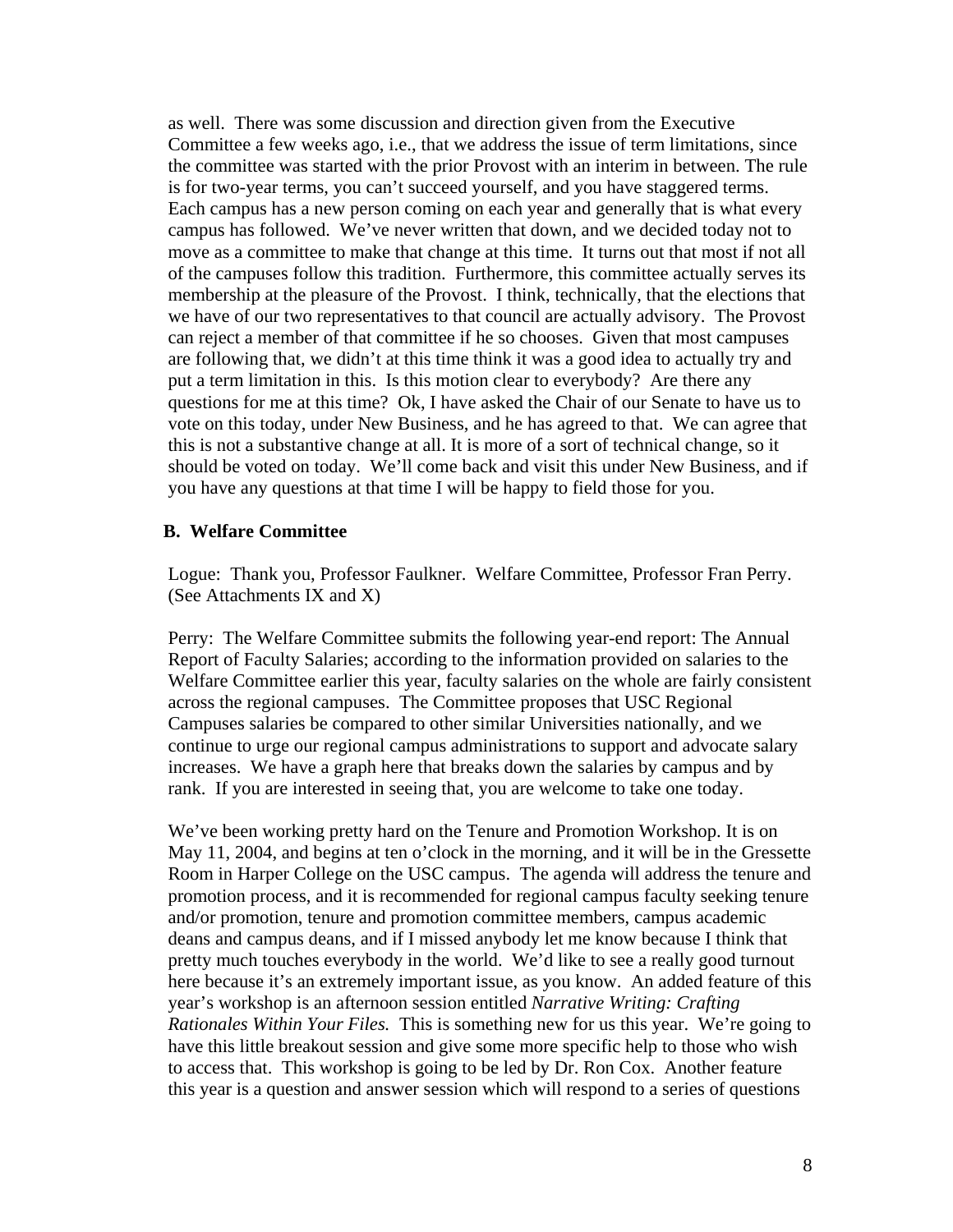that have been submitted by regional campuses faculties prior to the workshop. The questions will be provided to the panelists so that they can prepare their thorough responses. We are looking forward to that; we have a lengthy list of questions. The panelists this year are Don Greiner, Chris Plyler, Carolyn West, Ron Cox, John Wright, John Logue, Arthur Mitchell, and Chris Borycki. The Committee would like to thank the panelists for their participation in this important faculty interest, and if your campus has new hires that you know will be there and you can get them to this workshop, this would be a really good thing for them to launch their careers on.

The Welfare Committee recommends that the Faculty Workload Survey be administered to regional campuses faculty next year. The Committee is in the process of revising the questionnaire to include more in-depth information that may reflect how faculty distribute their workload between teaching, scholarship, and service. We are going to add some questions about job satisfaction. Should the Senate agree to pursue this questionnaire, it should be ready for distribution in the fall.

We talked a bit today about the Research and Productive Scholarship Funding; the Welfare Committee recommends that this issue be studied more in-depth next year. We wish to find a way to make regional campus faculties more competitive in securing these grants, possibly through a series of workshops coordinated with the RPS office and past reviewers of those grants. The Welfare Committee would like to investigate other funding sources that may be available, including local development. The Committee elected Teresa Smith of Sumter to Chair the Committee next year.

# **C. System Affairs**

Logue: Thank you, Professor Perry. Systems Affairs Committee, Professor Allan Charles.

Charles: Pearl Fernandes is not able to be with us today. I was elected not only to make the report, and I am also pleased to report that I am the upcoming Chairman of the Committee. The System Affairs Committee only passed one motion today. This was a motion which the Vice Provost may have already addressed in part concerning the acceptance of Palmetto College procedures during the past two sessions.

### **V. Executive Committee**

Logue: Thank you, Professor Charles. Executive Committee Report, Professor Lisa Rashley.

Rashley: Dr. Murphy asked me to report in his place today as he is presenting a conference paper and couldn't be with us. Most of the matters that the Executive Committee discussed recently have been reported on by other members of this group. Should I repeat the Nominating Committee report at this time also?

Logue: Please.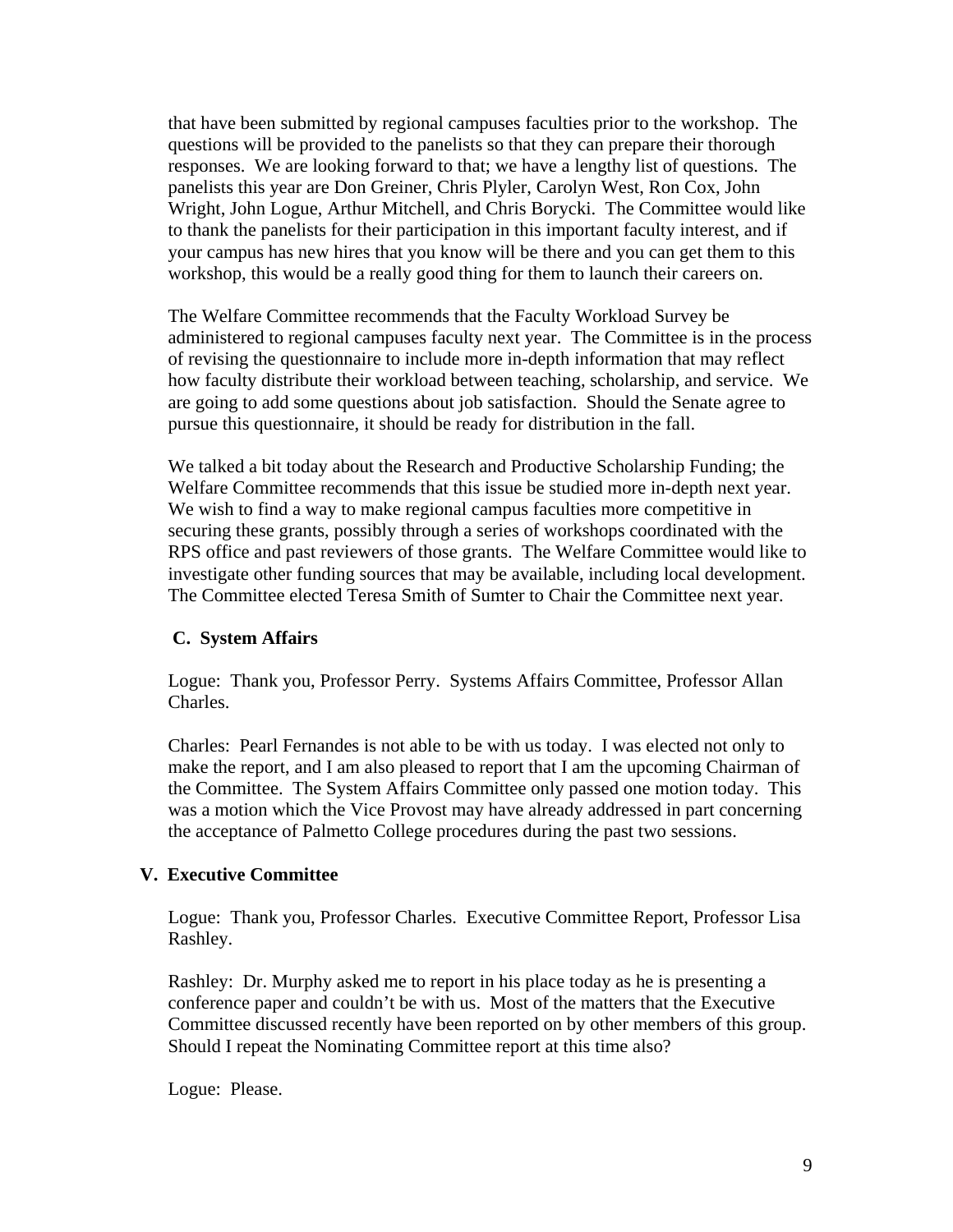Rashley: You should have already received a copy of this in the morning session. The Nominating Committee met February  $6<sup>th</sup>$ , and we present the following slate of nominees for elected offices for 2004/2005 academic year:

Executive Committee Past Chair: John Logue, Sumter Chair: Lisa Rashley, Lancaster Vice-Chair: Pete Murphy, Union Secretary: Kate Fritz, Academic Credit Programs At Large: Roberto Refinetti, Salkehatchie.

For special committees that have vacancies open this year: Committee of Libraries: Bruce Nims, Lancaster Faculty Board of Trustees Liaison Committee: Lisa Rashley, Lancaster Research and Productive Scholarship Committee: Pearl Fernandez, Sumter Regional Campuses Academic Advisory Council: Lisa Rashley, Lancaster

Nominations remain open until the special order at the end of the meeting when we will hold the elections.

The new item I would like to report for the Executive Committee is that we have written a resolution in honor of Associate Provost Don Greiner on the occasion of his retirement. You have a copy of the resolution, and I have thoughtfully provided a typo for you so that you may know that English teachers are not perfect when they type up their reports. I am now going to read this resolution into record and then ask that this body consider this a motion from the Executive Committee during New Business: Resolution to honor Associate Provost Don Greiner. (See Attachment XI)

If this resolution is approved and adopted, we intend to have it engraved on a plaque and presented to Dr. Greiner at the Tenure and Promotion Workshop in May. Thank you.

### **VI. Reports from Special Committees**

### **A. Committee on Libraries**

No report.

### **B. Committee on Curricula and Courses**

Professor Robert Castleberry: The Committee met on February 13, March 19, and April 9. A number of changes were recommended to the Columbia Faculty Senate. Again, please remember that our recommendations require final action by the Senate, and their actions are printed up on the website. I would also like to confess that I am not quite sure exactly what actions that have been taken should be reported to you. I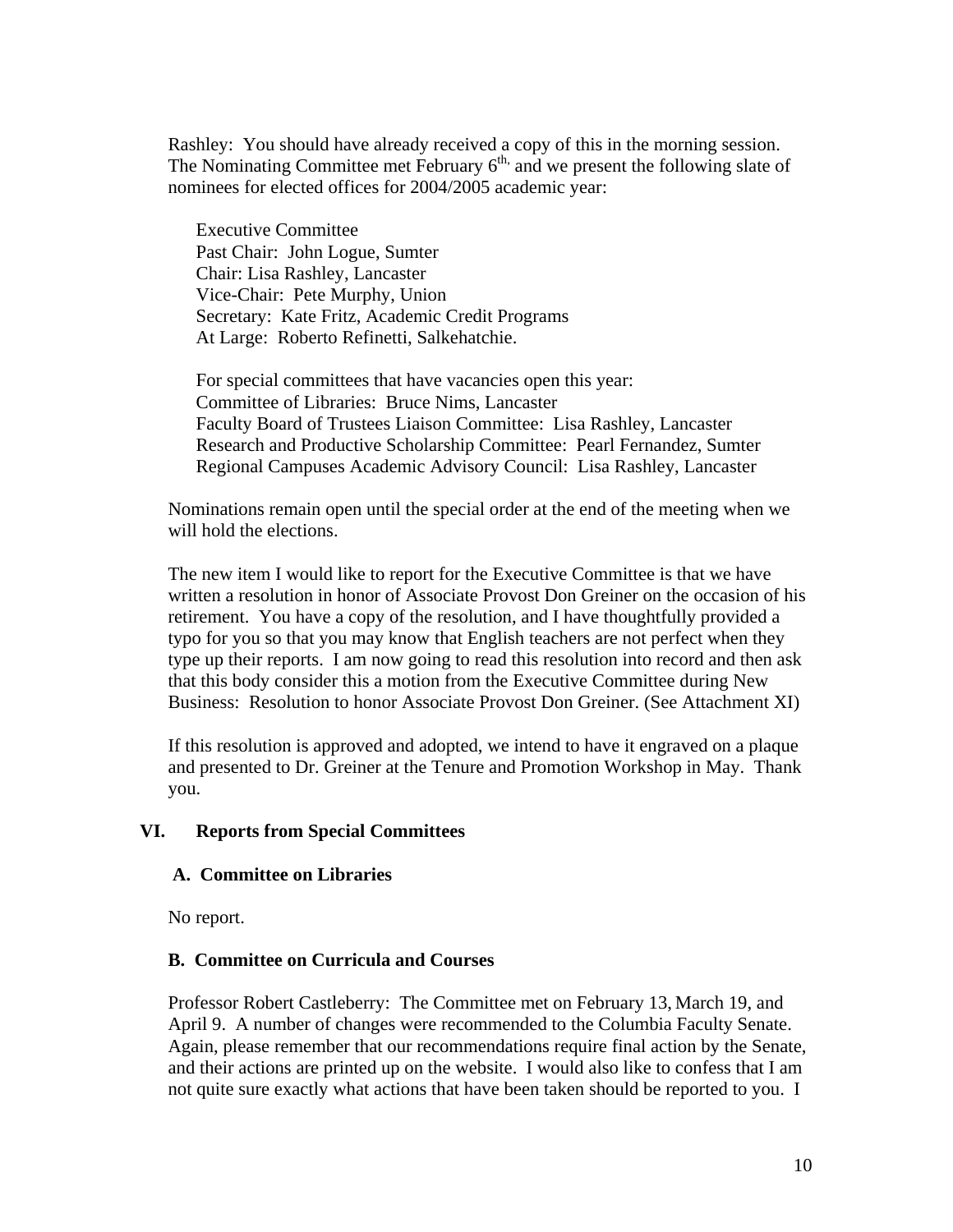don't know what courses are being taught on the different campuses. I would appreciate some feedback on this matter. However, since I need to make a report, I will do what I always do, which is talk about anything I want to. Firstly, American Sign Language 121 and 122 were approved. These will not be set up to satisfy the language requirement, however. Chemistry 105 was changed to a four-hour course with a lab. Some lower-level Civil Engineering courses were changed. You may wish to gird your loins and rub yourself with olive oil to teach Classics 240 Sport and Combat in the Ancient World. Of course, some of you may want to do all that without the course anyway, but that is another story. Health Education 221 and 235 were converted to 300-level courses. There may have been changes made to Journalism 333 and 335. I'm not positive because that is being handled through email and I have not heard the results of that. You may wish to know that there is now going to be a new Library Literacy Course, Library 100. It is a one-hour course which should be available through the curriculum. The descriptions of Math 141 and 142 have been changed. Also, Math 250 was approved as an experimental course on vector analysis. If you teach Political Science, you may wish to note some of the changes to that curriculum. Some of the 500-level courses have been changed to 300 and 400-level courses. Regardless how you feel about these recommendations, the WOST is yet to come. WOST or Women's Studies 404 Community Activism was approved. Changes to various curricula were also made, including Computer Science, Geography, Statistics, and Marine Science. Journalism created a new Visual Communications major, and there were quite a few changes made to Media Arts curriculum and several of those courses. We usually meet for several hours on each meeting, so this isn't everything that was done. I've merely indicated a few of the things that I thought might be of interest to you. If you feel like you have heard some stuff that you really could care less about, or you find out later that you didn't hear some stuff that you really should have heard about, I refer you to my earlier comments about providing some kind of feedback. The Committee will meet again in May. I thank you for your support.

#### **C. Committee on Faculty Welfare**

Logue: Thank you, Professor Castleberry. The Committee on Faculty Welfare, Professor Linda Allman. (See Attachment XII)

Allman: We met twice. The Committee sent the following motions to the Columbia Faculty Senate, in accordance with HR1.81 in the Policy Handbook, regarding summer compensation for faculty policy:

"A faculty member with a semester or an academic year base period has a right to compensation when a student registers for May or Summer I/II credit hours." "The Faculty Senate request that the President of the University of South Carolina require all Academic Deans to assure that the summer compensation for faculty

policy including this area of summer work will be enforced by May 1, 2004."

11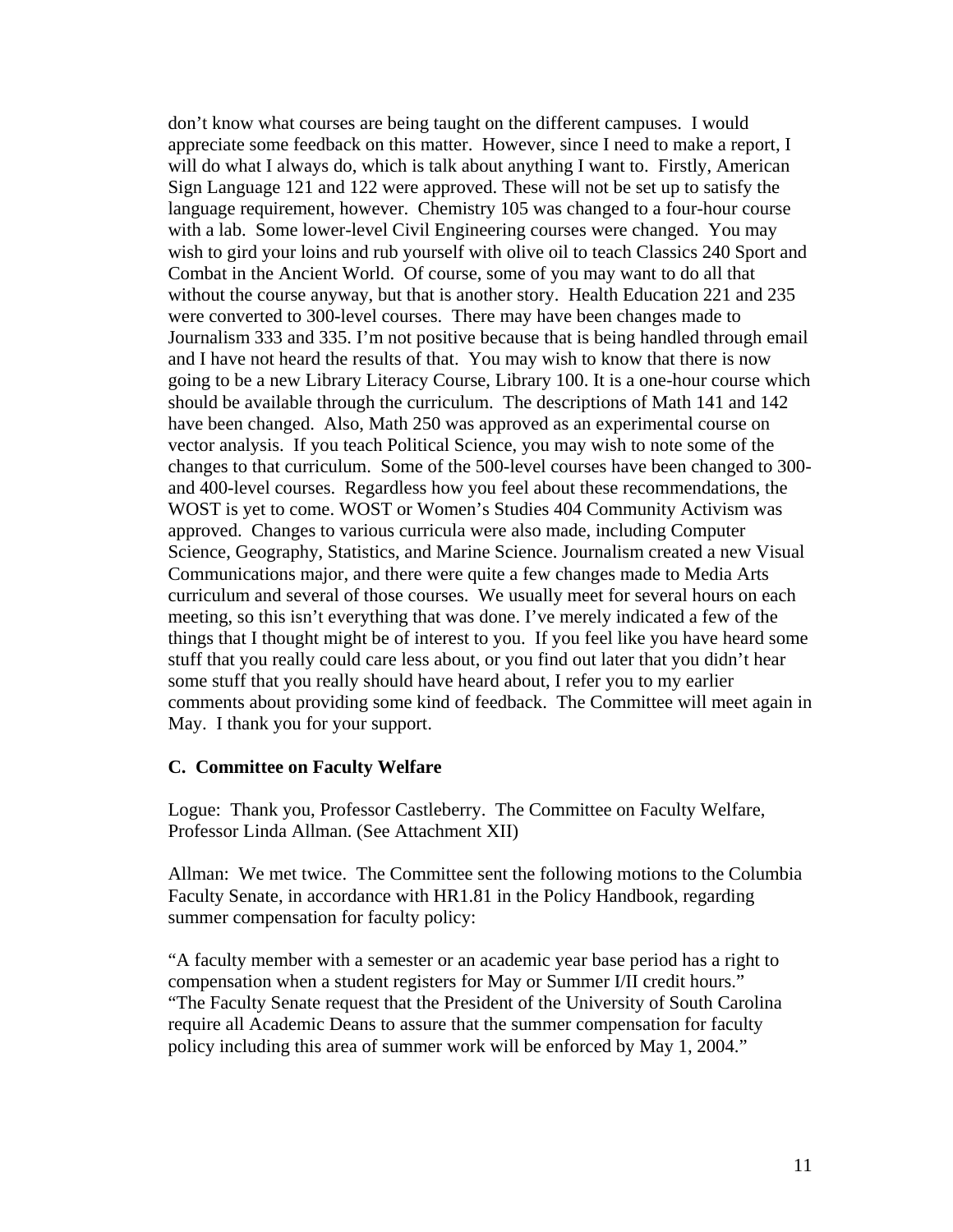Another proposal to increase fines for individuals who park in faculty/staff lots during business hours was sent to the Columbia Faculty Senate. Both of these proposals were approved at the February  $11<sup>th</sup>$  Columbia Faculty meeting and may be referenced in those minutes.

# **D. Faculty-Board of Trustees Liaison Committee**

Logue: Thank you, Professor Allman. The Faculty Board of Trustees Liaison Committee postponed its regularly scheduled meeting in early March to April 21, which is this coming Wednesday, so this report will be postponed until our next Senate meeting.

Research and Productive Scholarship Committee, Professor Todd Scarlett.

# **E. Research and Productive Scholarship Committee**

Scarlett: The awards for this year RPS Grants have been made. There were a total of 119 proposals submitted and 41 of those were funded. That's about 34% or 1/3. Actually that's about a \$1,234,000 requested and about \$375,000 funded, again on the lines of a third or so. For the regional campuses, there were five proposals submitted; only one was funded. There are a couple of comments of the review structures. Now all three funds are considered by the same committee and when the proposals come in, they attempt to get ad hoc reviewers. That's had a couple of effects. First of all, the ad hoc reviewers are faculty across the campuses so they don't know necessarily some of the details of how this grant program is administered. For example, if before, if a Columbia faculty asked for summer salary support for a project, they were not allowed that, but a regional campus faculty would be allowed that. Now, one of the main reviewers might not understand that and someone could be denied support for summer salary for the regional campus because they didn't know what's going on. It's not because of the quality of their proposal but because of what infrastructure and resources they have to back it up. NSF isn't going to look at a two-year campus the same way they look at a four-year campus and it just affects your chances of getting that external funding. So that's starting to creep into the system a little bit. Professor Perry mentions that the Welfare Committee is going to take up the equitability of this process. I think now is a good time to do it now that they have had these changes and it's starting to affect certain people in their competitiveness in their projects.

# **F. Other Committees**

**1. Conflict of Interest Committee** 

No report.

**2. Regional Campuses Academic Advisory Council**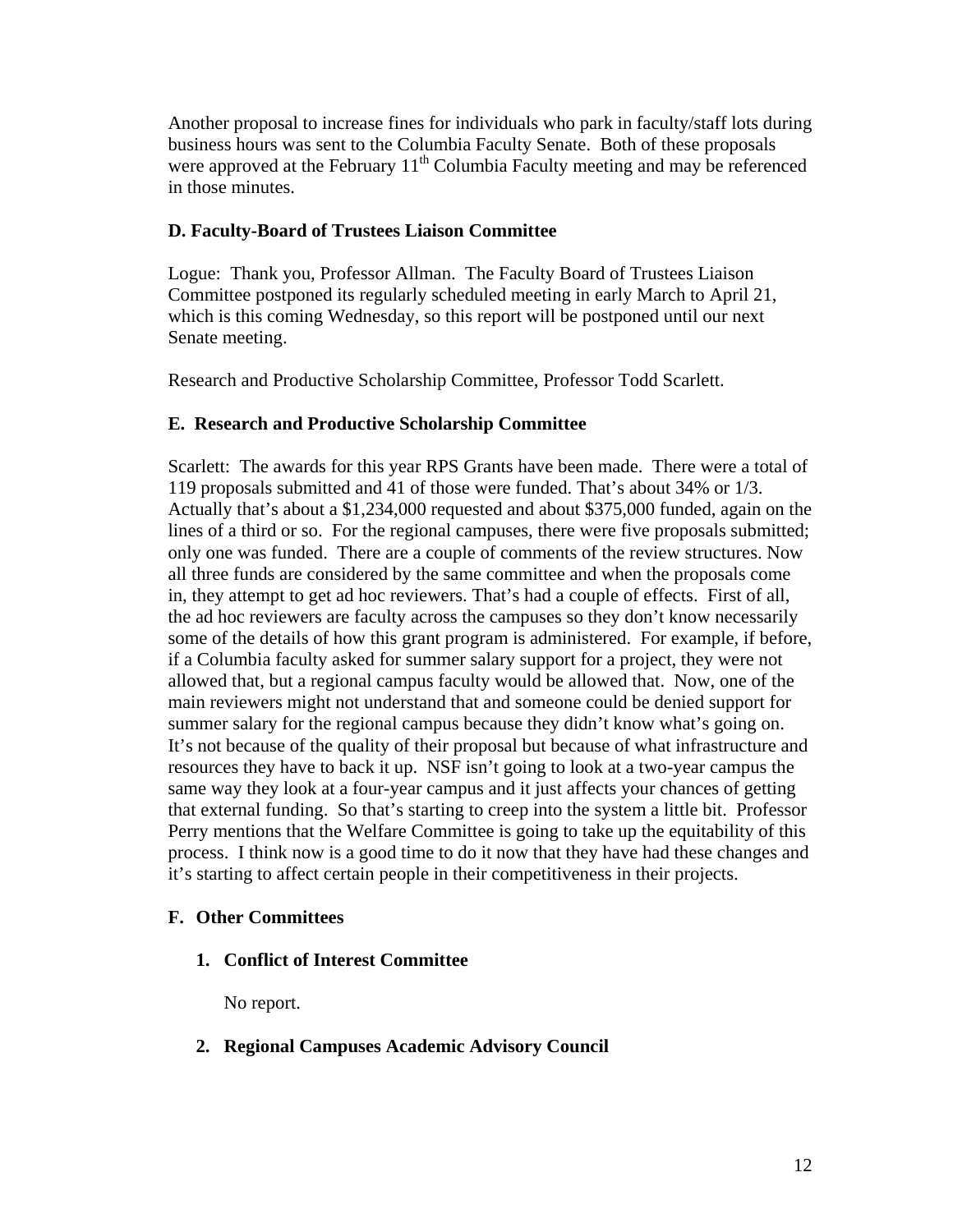Logue: Thank you, Professor Scarlett. The Regional Campuses Academic Advisory Committee met on March  $10<sup>th</sup>$  in a sort of a sweet and sour meeting. The sweet part is that we have enjoyed the relationship with the Provost and Associate Provost and our representative to that committee for us. It has often been very productive for us. We often bring up problems that we have and the Provost is very responsive to those problems. He listens and very often does things immediately. The sour part is that this is the last time we will meet with the current Provost and Associate Provost. As you know, the Provost is retiring and the Associate Provost is retiring immediately as well. We discussed several issues there that are of interest to the regional campuses. We talked about Palmetto College and the fact that some of the faculty have some concerns about the implementation of Palmetto College, and we wanted to know the Provost's read on how this process was progressing. He was very interested in looking at specific problems if they needed to be addressed and pledged that he would be glad to work with us and look at specific issues if we brought them to him. We also discussed in a very general fashion as to what the Provost thought of the impending legislation of Sumter to a four-year status might mean to Palmetto College or other institutions. We talked a little bit about some of the approval process that's pending for faculty to teach upper-level courses if and when Palmetto College is implemented or even outside of that. Specifically, there have been situations where individual colleges on the Columbia campus have approved the credentials of a regional campuses faculty member to teach a course but wanted to reserve the approval to teach that course on campus. Some of this is possibly tied to the VCM process and the fact that certain courses may bring in a good deal of money and they want to guard those. The Provost indicated that he was very interested in that process, that it was something that needed to be solved at the Provost level, and that he had certain opinions about that and would express them to the incoming Provost. We also talked about the upcoming tenure and promotion workshop and the fact that we need to do a little bit to make sure that we all have a good working knowledge of the criteria and how they should be applied, and we talked in general about how we could accomplish that. These were the major issues discussed in the last Provost Advisory Council. Would anyone like to add anything to that? Other representatives were there. If not we will move on to Special Orders and Elections. Professor Rashley is the Chair of the Nominating Committee.

#### **VII. Special Orders & Elections**

Professor Rashley presented the slate of nominees and made a last call for nominations from the floor. It was moved and seconded that the slate as presented be accepted, and the motion passed unanimously.

#### **VIII. Unfinished Business**

There was no unfinished business.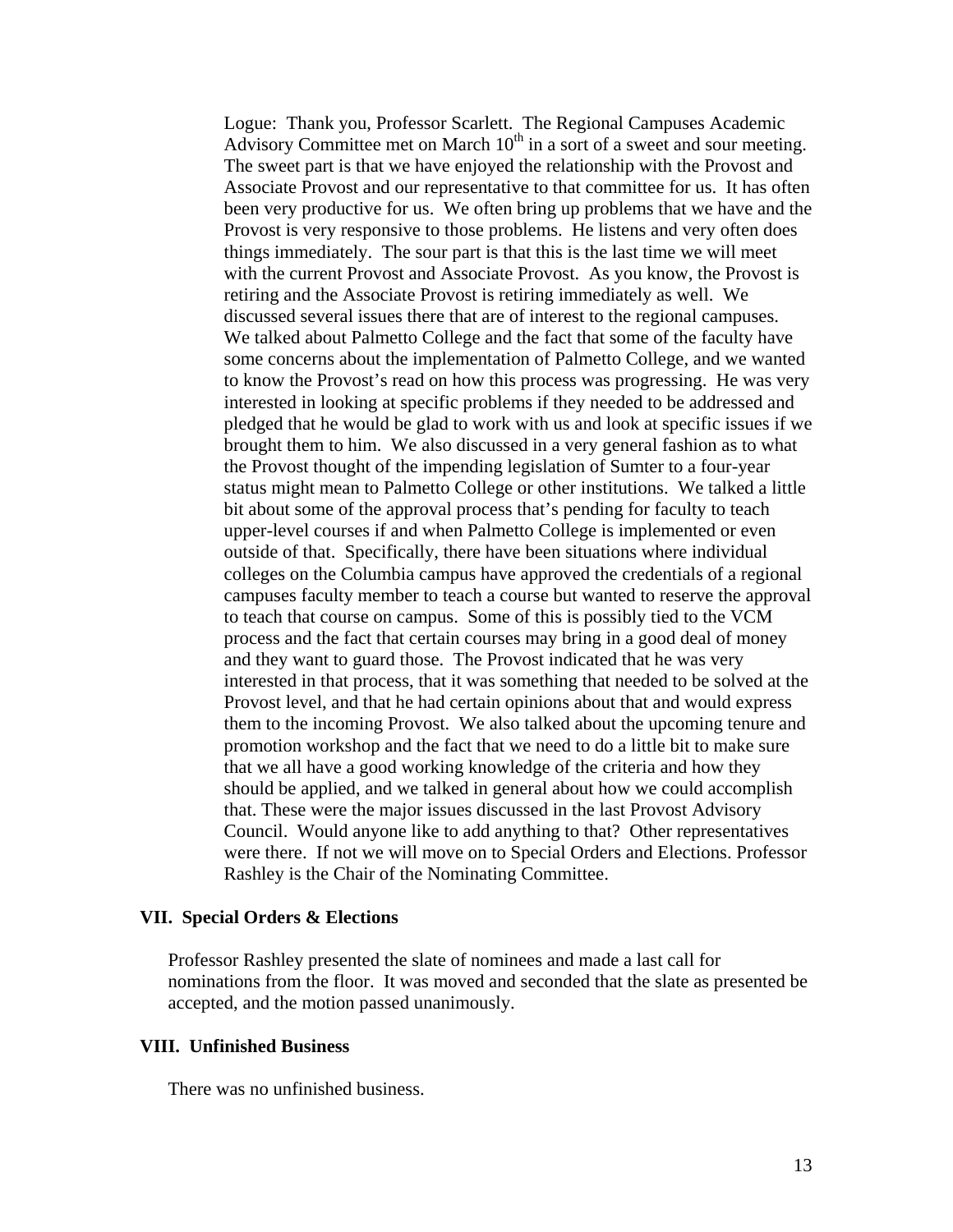### **IX. New Business**

Logue: Under New Business, Professor Danny Faulkner.

Faulkner: In my report earlier I handed out that copy of the motion we fashioned this morning and I described in detail what it is going to do. Are there any questions? Yes?

Rashley: I just wanted to mention some discussion that came up during Executive Committee, just for this body's general knowledge. One of the reasons we had asked the Committee to look at the question of the Provost Advisory Council was because there had been questions about whether or not it was appropriate to serve two consecutive terms. You've talked about how the Committee chose to handle that and that is fine. But I do want to mention that all the other committees in the *Manual* do have a term designation, and a couple of different options were discussed that could be amended to the motion as it exists now. One is that simply a statement could be included that says that representatives are elected for two-year terms, which simply describes the current process as it exists now. It doesn't address whether representatives may be re-elected. A second possible amendment that was discussed is this sentence; "Campus representatives are elected for non-consecutive two-year staggered terms." Lovely use of hyphens that we've got going here, but rather more restrictive than the first option. The Senate may choose to proceed to discuss the motion at it stands or may want to discuss the possibility of amending it in one of those two ways.

At this point, a motion from the floor was made and seconded that the motion be amended after the second sentence by adding the sentence, "Representatives are elected for two-year terms."

Faulkner: That amendment has been seconded, so it's on the floor and we can discuss it at this point. Fran Perry, Lancaster.

Perry: Can you cover again why your Committee chose not to include the amendment?

Faulkner: Not that we're opposed to that. I don't think that is the sense of the Committee; it's just that we thought that the Committee had been operating under those sorts of rules as an understanding. Also the Provost was the one, I thought, who originally insisted upon two-year staggered terms with non-consecutive reappointment. I do understand that it was mentioned to him recently and he didn't recall insisting upon that. We thought that since most of the campuses were already doing that, we don't necessarily have to do that in the *Manual*. This is sort of a preemptive kind of fix, if it is necessary. Members of the Committee, am I correct in this? I believe there was a difference from campus to campus. Some campuses tended to send the same person repeatedly and others abided by the two-year term.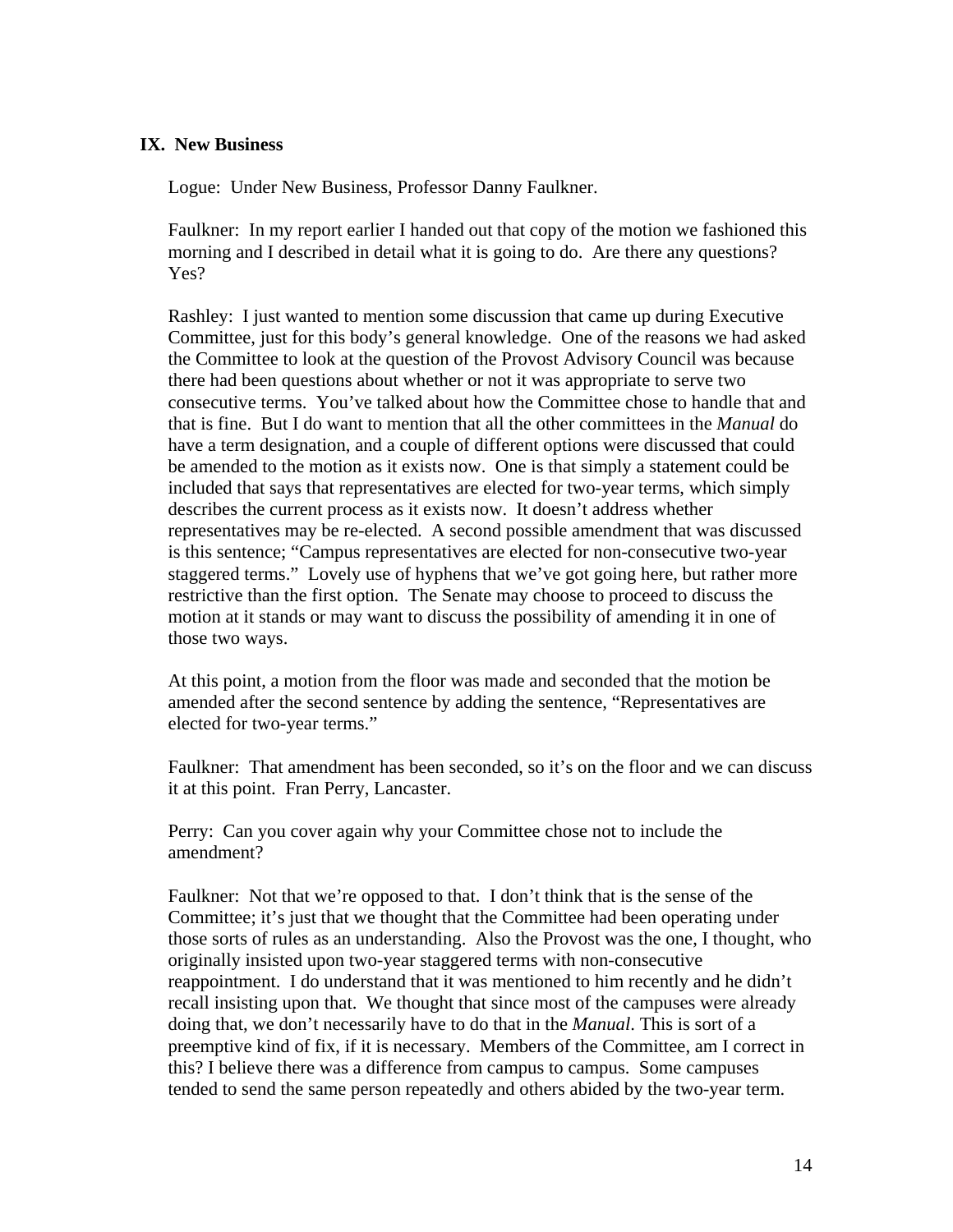We didn't see where this made a difference one way or another, especially for small campuses where there may not be a lot of people.

Rashley: The amendment as stated doesn't determine whether a representative may be reelected but simply specifies a two-year term, unless somebody else wants to propose an amendment that adds the non-consecutive two-year staggered term language. The motion for the amendment reads: "Representatives are elected to twoyear terms."

Logue: Maybe we could request Professor Castleberry to give us the history of the change from the Provost. Do you have a recollection of that?

Castleberry: I just remember that at some of the meetings, frankly it seemed to me, that the Provost was looking for a potentially fresh prospective. The advantage of having staggered terms, which was not mentioned, is that it allows for a continuity of campus representation, a minimum of institutional memory. The advantage of having non-consecutive membership is that it does force new people to represent their campus. I think both of those are good things, and I don't think they detract at all. There is nothing wrong with this body coming up with more restrictive criteria than is officially looked for because we choose our own representatives to recommend for consideration. To that end I move that we add the verbiage of "non-consecutive staggered terms."

Faulkner: I'll second that. Professor Castleberry of Sumter has offered to amend the amendment to include the verbiage of 'non-consecutive staggered terms.' Professor Rashley will now read the amended amendment.

Rashley: "Campus representatives are elected for non-consecutive two-year staggered terms."

Faulkner: I think that covers all the bases that people were concerned about. Discussion, yes, Todd Scarlett, Lancaster.

Scarlett: Does that put a burden on smaller campuses that have limited faculty to begin to try and come up with alternating membership? I think it is a great idea, but that is a concern.

Faulkner: Yes?

Charles, Union: I can speak authoritatively to that concern. From the smallest of the small, we have various rules about non-consecutive terms, the number of people that shall be representing a given campus, and all that.

Faulkner: So you're saying from Union that it's not a problem. Shed no tears for Union then.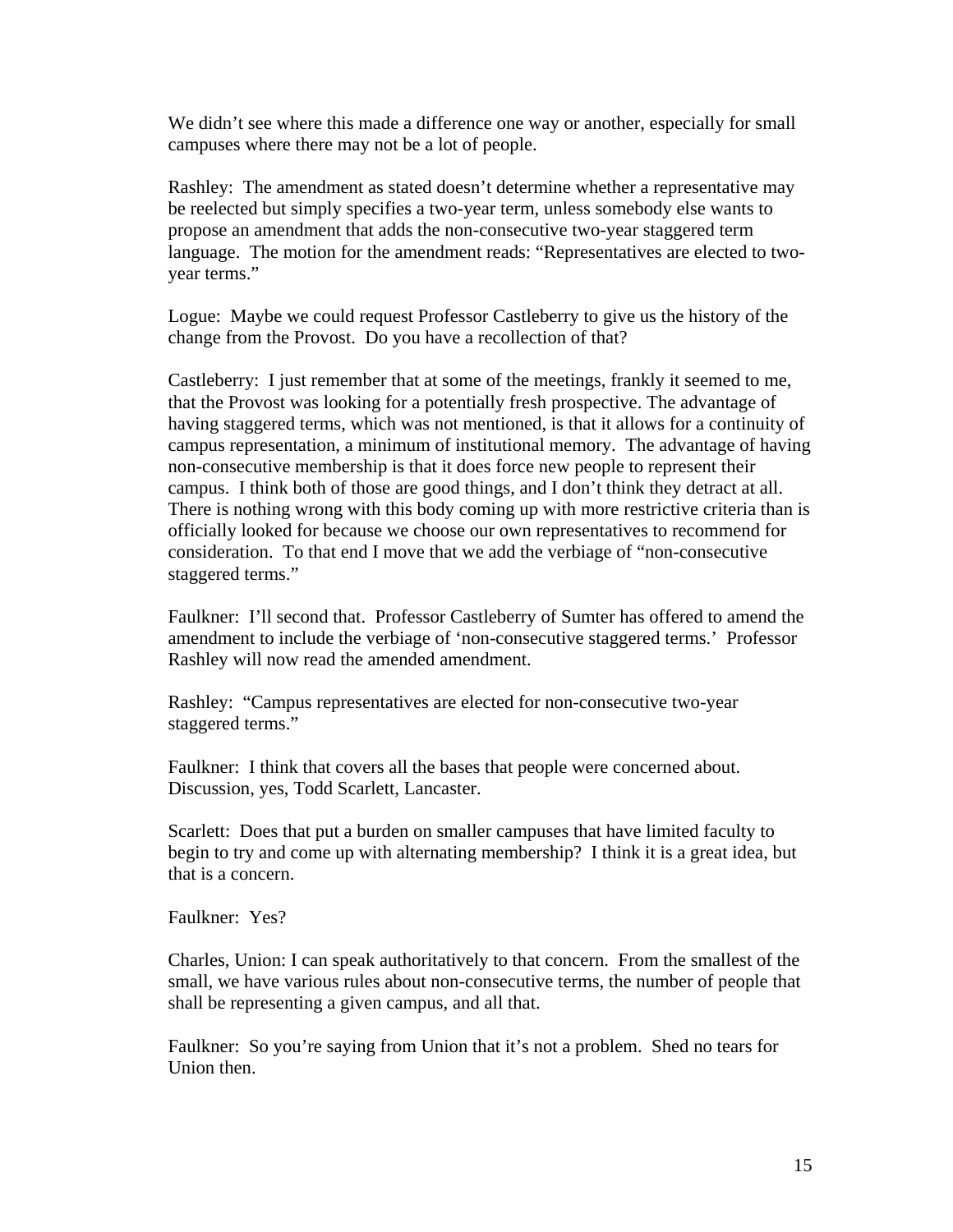Charles: In fact we all need to be six feet four inches tall.

Faulkner: We have an amendment to the amendment.

Logue: Alright, we're voting on the amendment to the amendment. The verbiage that indicates those representatives will be elected for non-consecutive staggered twoyear terms. So all in favor of this motion signify by saying, Aye.

After an inconclusive voice vote, the vote was retaken by a show of hands. The amended amendment was defeated. Professor Logue called for a show of hands vote on the original amendment, "Representatives are elected for two-year terms." The amendment passed. A final vote was taken on the original motion as amended, and the motion passed unanimously.

The Chair then called for a vote on the resolution to honor Associate Provost Greiner. As a motion from the Executive Committee, it required no second. The resolution passed unanimously. The Chair then recognized Vice Provost Plyler.

Professor Plyler: Thank you. It's customary in your last meeting of the academic year that we recognize our Chairman or Chairperson. In this case it is John Logue, who has been your Chairperson several other times in the past. Particularly this year it's been a rather smooth year, and I think is due in part to John's good judgment, his balance in leading the Body, his constant vigilance, his advocacy, his staying in constant touch with you and also with our office of which he does on a regular basis. We are very appreciative of that. His dedication to the regional campuses, his effective leadership, not just with our office but with the office of the Provost, the President, the Board of Trustees--he's a very able and capable representative of this Body and the Faculty of the regional campuses and has been for a long time, and I hope that he will continue to be for a longer time. So please join me in recognizing Professor John Logue with another plaque for his wall, in deep appreciation for all he has done this year. We lost a Senator during the course of the year which was traumatic for all of us, and John picked up the pieces as we all did and we're very grateful for that. The plaque reads, *In recognition of John F. Logue*, I'm not sure what that F stands for?

### Logue: Frank

Plyler: *Frank Logue. For distinguished service person as Chairperson for the Regional Campuses Faculty Senate University of South Carolina 2002/2003 and 2003/2004.* Thank you, John very much. I would also like to say how glad I am that you chose to be here rather than the Heritage Golf Tournament, even though I understand.

Logue: I couldn't get tickets. I was going to add that I hope that vigilance and attention wasn't due to my failing eyesight and hearing. I have to try harder.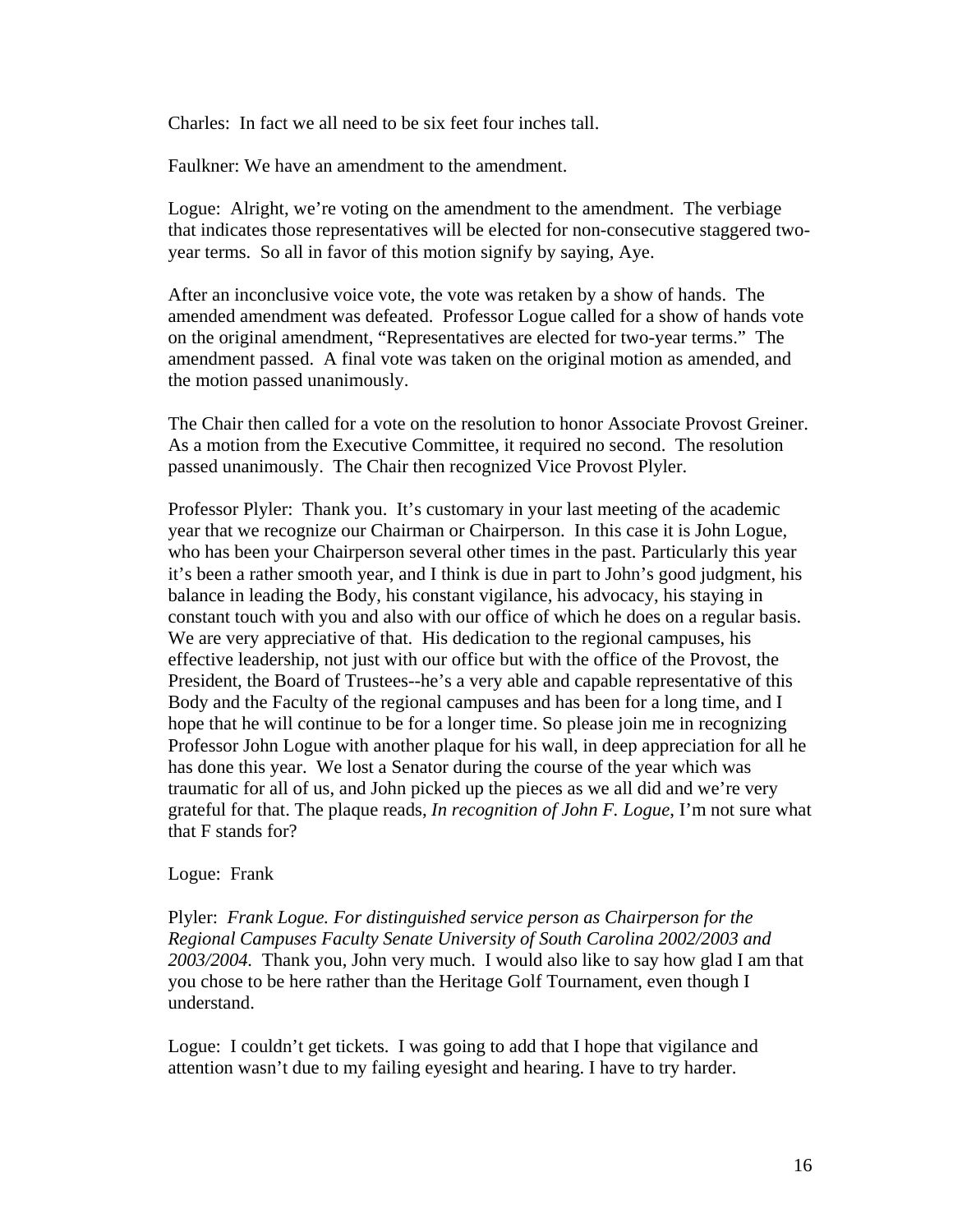### **X. Announcements**

Logue: Under Announcements, I have a couple of things I would like to announce to you. One is a thank you note from the Provost, which I received March 31. "Dear John, I know that the Regional Campus Faculty Senate will be meeting soon, and I wanted to write a note of sincere appreciation which I hope you will pass on to all my colleagues in the Senate. The metal sculpture of the Gamecock now occupies a very prominent place in my office. When I leave this office, it will occupy a similar prominent place in my home office. I write with tremendous gratitude to you and to everyone else. Sincerely, Jerry."

The second item is a draft of the letter that we wish to have read into the minutes and given to Mary Cordray. *"The Regional Campuses Faculty Senate of the University of South Carolina wishes to recognize Mary Cordray. On the eve of her imminent retirement, the Senate on behalf of its constituent faculties wishes to formally commend Mary Cordray for the help that she has provided to this body and its membership, individually and collectively throughout her long association with the regional campuses. We also express our appreciation for her friendship. Through the years many of our members have been recognized for efforts within on behalf of this body. In many cases and without seeking credit or drawing attention to herself, Mary contributed ideas, shared her experience, suggested and facilitated vital contacts, and provided the physical and mental labor integral to success. The current Chair will always remember the long hours and small rooms with Mary, Tandy Willis, Wayne Chilcote, John Catalano, and a changing host of other Senators, hammering out revisions to our constantly evolving* Faculty Manual*. It was work, but Mary helped to make it enjoyable. We thank Mary for these memories, but we thank her most of all for her enduring contributions to this organization and for enriching our lives with her talent, hard work, humor and love of life."*

We'll get this to Mary. We also have a gift we are going to give to Mary. It's a really nice bottle of champagne. They could have used it this weekend, couldn't they? Are there any other announcements? If not, I would like to turn the gavel over to your willing and capable new Chair for next year, Professor Rashley.

# **XI. Adjournment**

Rashley: Thank you. We stand adjourned.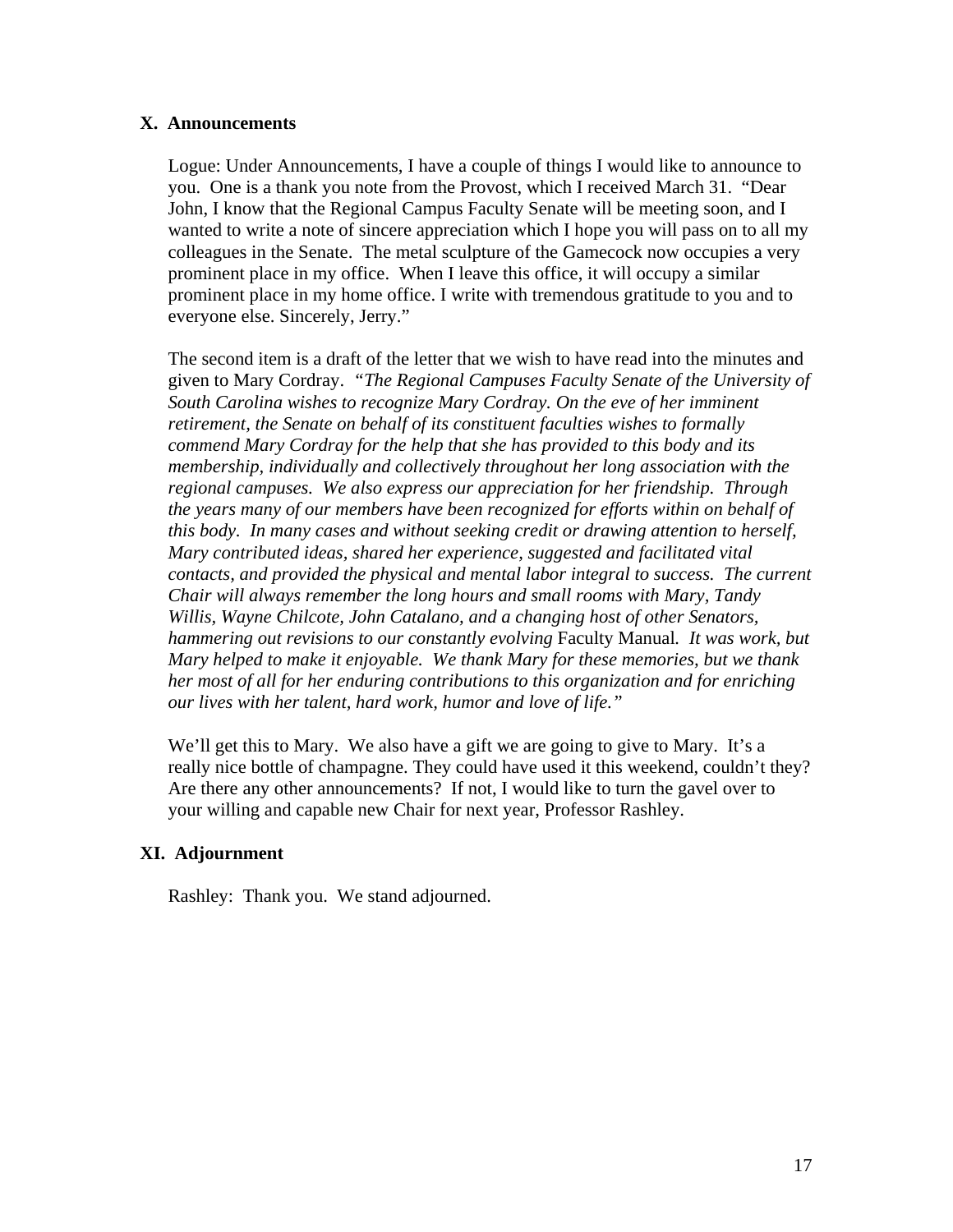# **ATTACHMENTS**

# **Attachment I**

# **Report of the Vice Provost Regional Campuses Faculty Senate April 16, 2004**

- Acknowledge Dr. John Duffy
- Acknowledge those responsible for venue and lunch
- I am also reporting for Associate Vice Provost West who is representing me at the University Continuing Education Conference in San Antonio

**New Location for Division Offices:** The Regional Campuses support offices are now in two locations on the Columbia campus: Vice Provost and associated offices are now located in Thornwell College  $3<sup>rd</sup>$  floor; Financial Aid support is in the Hampton Street Annex  $2<sup>nd</sup>$  floor; Continuing Education non-credit programs is located on  $2<sup>nd</sup>$  floor Hampton Street Annex and Academic Credit Programs including the Evening and Fort Jackson programs is located on the  $6<sup>th</sup>$  floor of Byrnes. All telephone/fax numbers will remain the same. The Visiting Faculty Office will now be located in Byrnes 607.

**Palmetto College:** A draft of the Palmetto College Implementation Proposal has been completed, and a work session including the Associate Deans for Academic Affairs, Business Affairs and administrators from the Division of Regional Campuses and Continuing Education will take place on April 23 to work through the remaining issues prior to submitting the proposal to the faculties on the Regional Campuses.

**Tenure and Promotion Files:** By and large, the 2004 tenure and promotion files were very organized and in compliance with suggested format templates. I am hopeful that this is a sign of better awareness on the part of junior faculty and the more senior faculty who serve as mentors. It is important that all faculties continue to take part or be peripherally involved in the annual tenure and promotion workshop held in Columbia. I believe you will be hearing more about this workshop in another report.

**Retirement of Mary Cordray:** As we quickly approach the end of another academic year, I would also like to inform you that our division is losing a long-time colleague and friend. Many of you know that Mary Cordray has announced her retirement and pending departure from the University on May 15. All of her years of service have been in our division, and she has provided behind the scenes support for all of our campuses; this body as Senate; for Dr. Duffy throughout his tenure at USC and for me. She carries with her a great deal of procedural detail and a great deal of institutional memory. In this her last official meeting with the Senate, please join me in acknowledging and thanking Mary for her devotion and considerable work on behalf of the regional campuses and their mission in Service to the University and to South Carolina.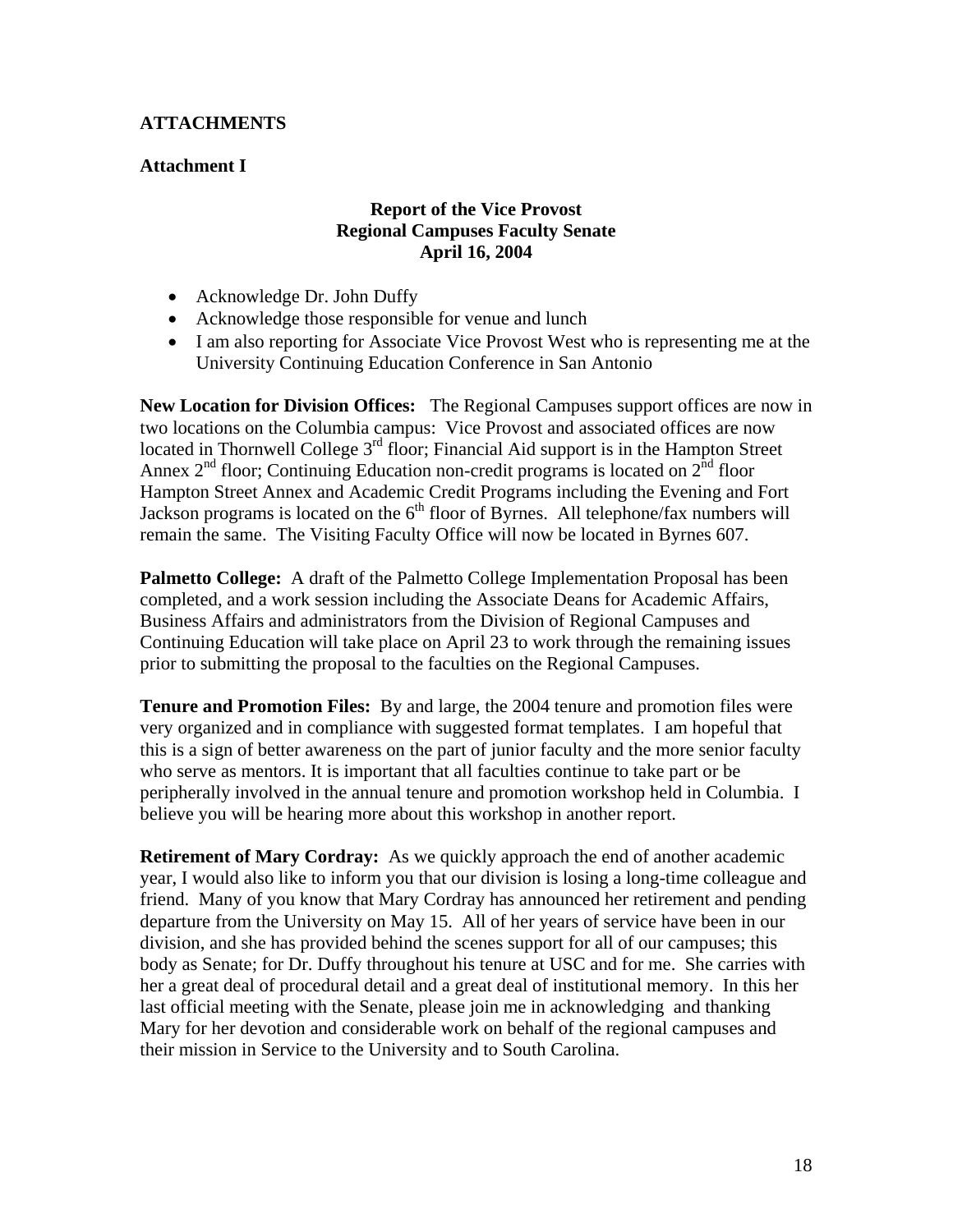### **Attachment II**

# **Associate Vice-Provost Associate Vice Provost Report Regional Campuses Faculty Senate April 16, 2004**

I regret that I cannot be with you today. I am representing our continuing education unit at their national meetings in San Antonio. I hope that you have a productive and rewarding meeting. I would like to say thank you to Mary Cordray for all that she has done for this body over the years and particularly for her devotion to the ideals and mission of the regional campuses. We are who we are because of the dedication of many individuals but first among these will always be Mary. Mary also helped me immensely during the time that I was shouldered with the Vice Provost's responsibilities. I could not have done it without her then and many of us wonder how we will ever be able to do it without her now. Thank you, Mary for your generous spirit and intelligent perspective. I will miss having you in my life on a daily basis. God speed.

**Provost Search Committee**-We have completed our review of candidates who applied for the Provost position. There are four candidates who are still viable from that process. On Monday, the committee received 14 additional files for possible candidates from the Baker search firm which is assisting the committee with the search. On Thursday morning at 8:30am the committee meets to review these files. I will be joining the committee by phone from San Antonio. I cannot tell you how that meeting turned out since I am writing this prior to the meeting. I anticipate that the committee will be meeting with 8-10 candidates at an out of state location on the weekend of April 30. This should lead to several candidates being invited to Columbia for interviews. There are currently several candidates with multi-campus experience.

**Palmetto College Faculty-**My office is currently compiling a new list of faculty who are eligible for inclusion as faculty of Palmetto College. When this list is complete, faculty will be invited to apply for faculty status in Palmetto College. I hope that many of you will take advantage of this opportunity.

**College of Liberal Arts Retreat –** On April 2, 2004 I participated in a joint retreat for the department chairs in the College of Liberal Arts and the College of Science and Math. The associate/assistant deans of these colleges have begun the process of merging the policies and procedures for the two colleges when they become the single entity of the College of Arts and Sciences. This will probably lead to changes in curriculum due to differences in requirements in general education courses in the two colleges.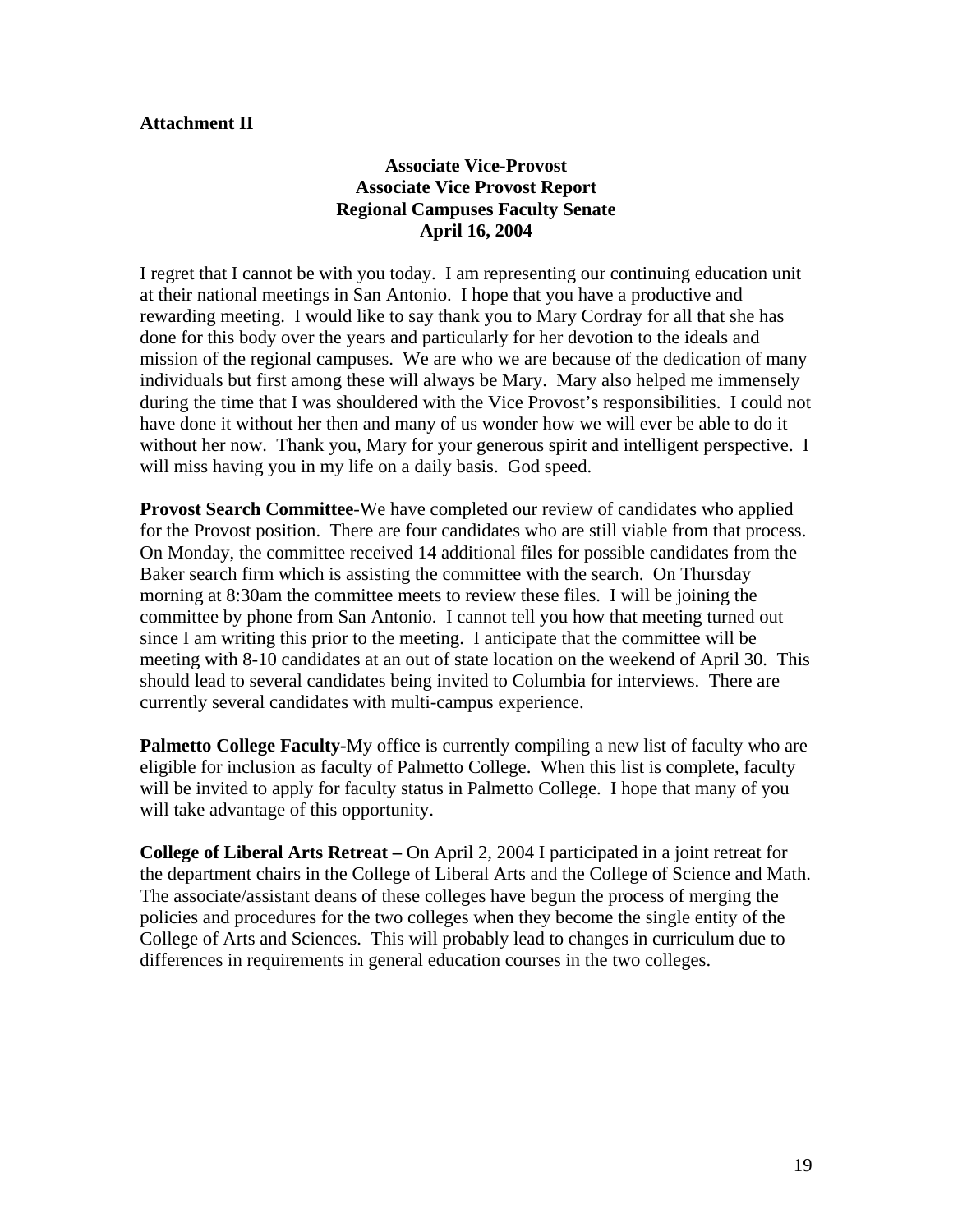## **Attachment III**

# **Report to Regional Campuses Faculty Senate Sally Boyd Assistant Vice Provost for Continuing Education Academic Credit Programs April 16, 2004**

Our offices have recently moved from the Carolina Plaza to  $6<sup>th</sup>$  floor Byrnes on the corner of Sumter and College Streets. Campus addresses have changed, but all telephone numbers remain the same. Our floor includes an office for the use of faculty from other campuses when you are visiting Columbia. Everything has been relocated and we are currently in the process of unpacking and getting settled. We look forward to your visiting us in our new environment.

The induction ceremony for Alpha Sigma Lambda, a national honor society for adult students, will be held next Tuesday, April 20. The inductees include 13 students and three faculty members.

The Stephen L. Dalton Distinguished Teaching Award will be presented at a reception next Friday, April 23. This year's recipient is Sharon Shackelford, an adjunct instructor who teaches math in the Fort Jackson program. The award is named to honor Steve Dalton, who taught math in the Fort Jackson Program for over 20 years, was the program's director in the late 70s and early 80s, and was a member of this Senate. Steve died in November 1995.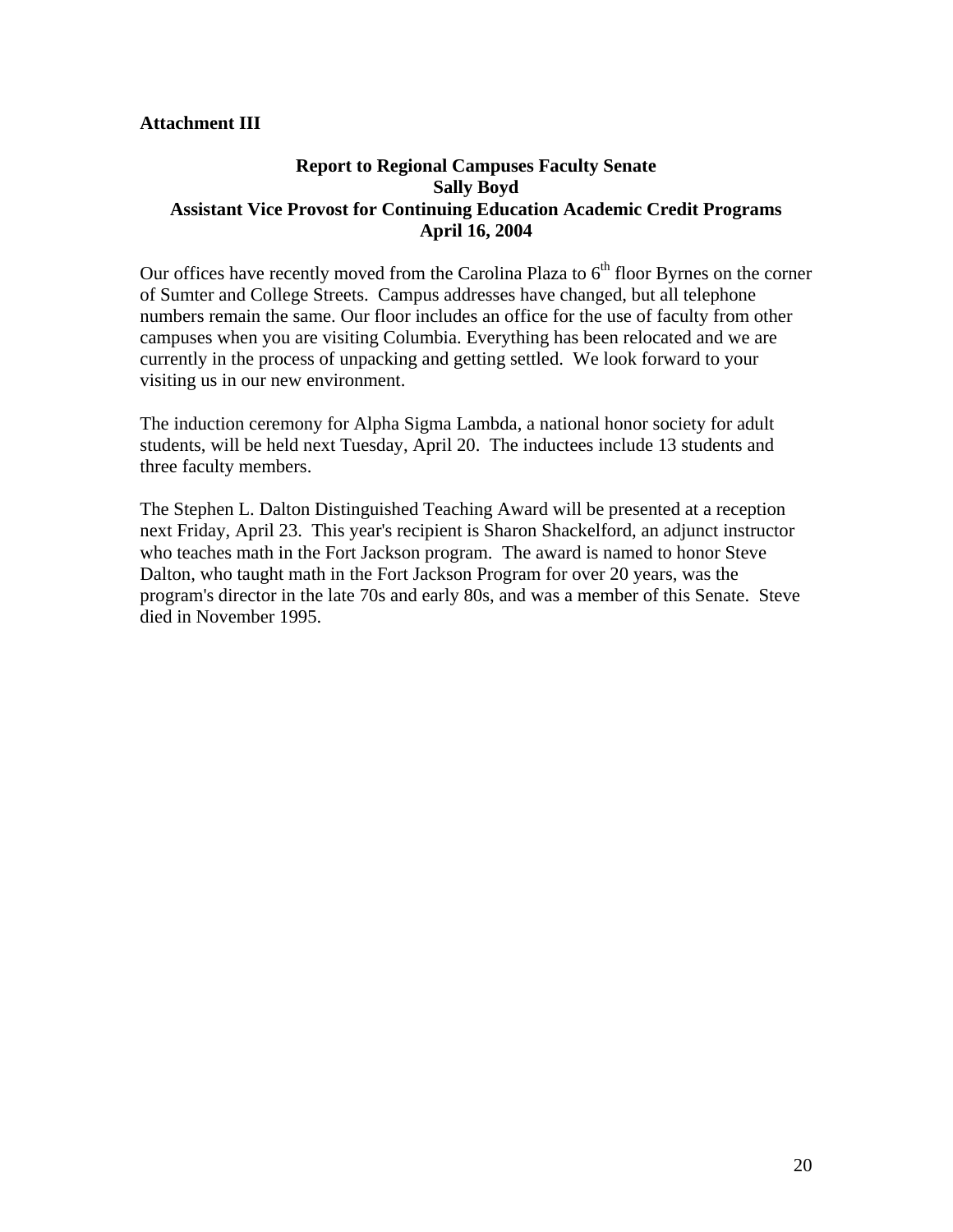# REGIONAL CAMPUSES FACULTY SENATE MEETING

# USC Lancaster DEAN'S REPORT: Friday, April 16, 2004

#### **STUDENTS**

Enrollment for Spring 2004 is up 3.3% compared to the same time last year. Completed freshman acceptances for Fall 2004 are up from the same date last year. Thanks to Thelathia Barnes-Bailey and her staff for making the OSPY awards a fun event. Thanks to B.H. Caraway for a great job on the Science Fair. The entries were better than usual, and it is always nice to have school aged kids and their parents on campus. Spring Fling, held this past Wednesday, was a big success. The third annual USCL faculty-sponsored student art exhibit awards were presented last night in the Hubbard Hall Gallery.

#### FACULTY

Congratulations to Professor Kim Covington for this years Distinguished Teaching Award and for being elected Faculty Chair for the coming academic year. Dr. Nancy Hazam has accepted an Assistant Professorship of Anthropology and Sociology in the tenure track to begin in Fall 2004. Dr. David Norman has accepted an appointment as a Visiting Assistant Professor of Philosophy and Religion beginning in Fall 2004. The search for three new nursing professors is coming to a conclusion. Professor Suzanne Williams has accepted a position as Instructor of Nursing to begin in the Fall Semester. Offers to two other candidates will be made in the coming days.

#### ACADEMIC PROGRAMS

We have recently announced the expansion of our nursing program for the Fall Semester. The freshman clinical group will go from 22 to 32 students. Congratulations to the whole campus, but especially Dr. Ron Cox, for the great score on the recent South Carolina CHE Performance Indicator report card. USCL will get a score of 2.63, the highest we have received. That translates to an evaluation score of *Exceeds*.

#### FACILITIES

The student restrooms in Starr Hall are next on the list for in-house renovations. The Crawford Rose Garden is being replanted and irrigated. Jakie Blackmon designed and is installing the irrigation system. Jakie and his staff have reworked the planting beds and Thomas Fox has worked with the Lancaster Garden Club to order the new roses. We will begin the landscaping around the Medford expansion next.

#### **FINANCES**

The LCCHE asked the LC Council for increased millage last month. The County Administrator's budget is do out soon and we are hopeful. It is an important time politically and economically on this campus.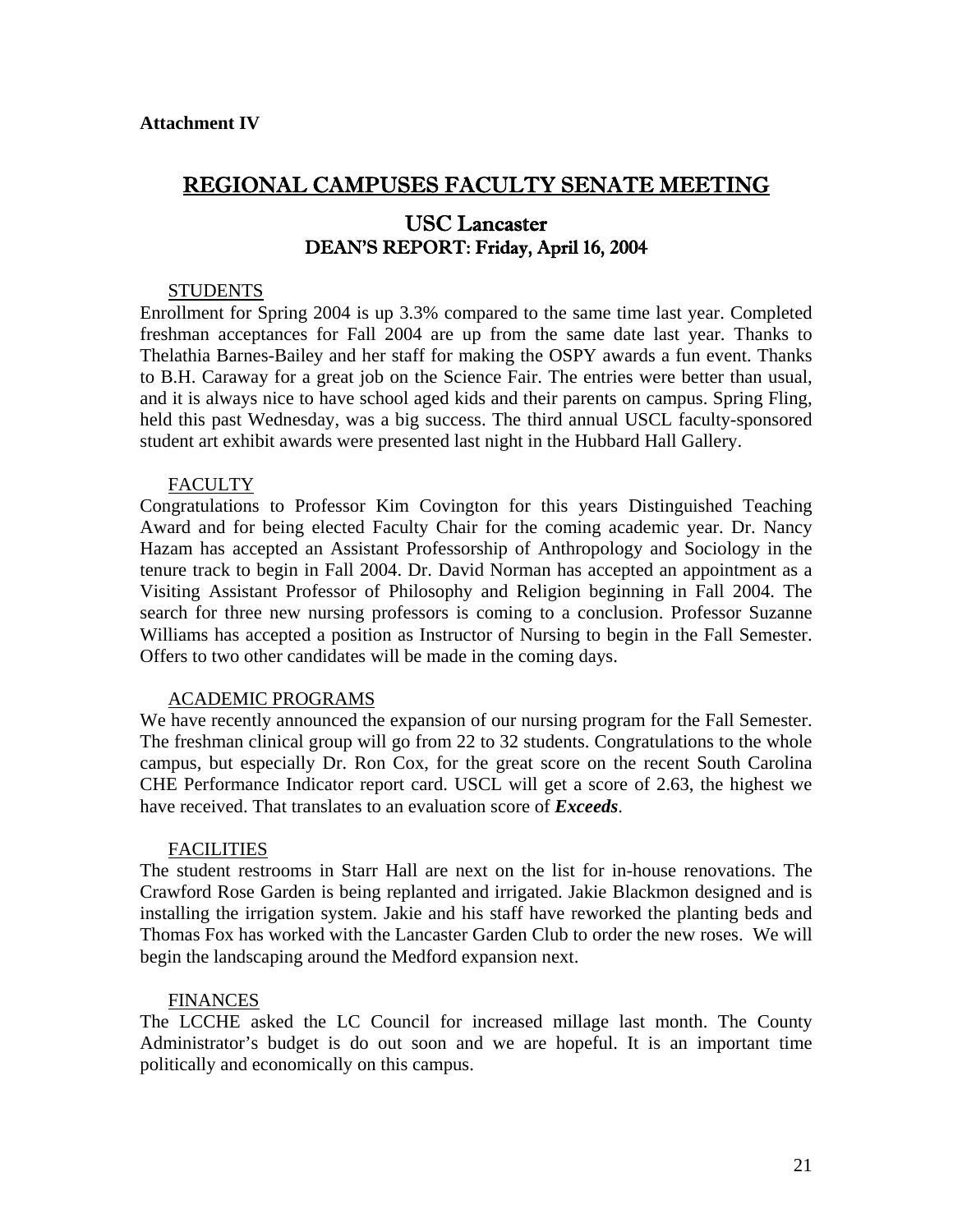#### **TECHNOLOGY**

We are still in the process of major renovations to the campus network switch (approximately \$175,000) that will enable bandwidth upgrades. The new date for conversion is June 1, 2004. We will also add another teaching computer lab by Fall 2004 due to increased faculty and student demand.

#### EVENTS

The annual meeting of the Friends of Medford Library on March 18 was a big success. Medford Library now houses the Catawba papers of Dr. Thomas Blumer. This is the beginning of what we hope will be a center for Catawba Indian studies. There will be a faculty/staff party in honor of Professors Carroll and Swain on April 19 in the Doster/Stewart House. Commencement will be Wednesday, May 5 this year; the speaker will be The Honorable Jean Toal, Chief Justice of the South Carolina Supreme Court.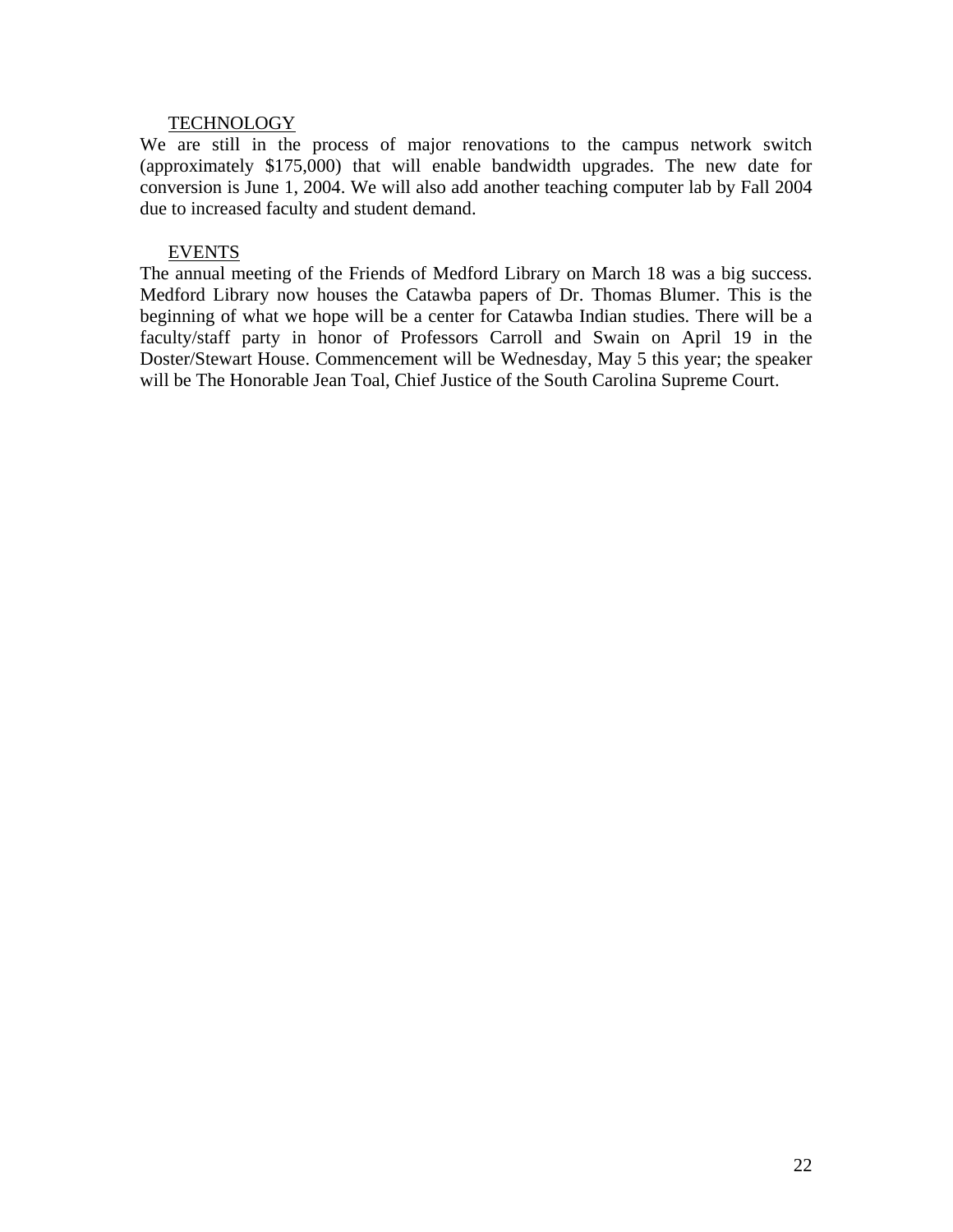## **Attachment V**

# **USC Regional Campuses Faculty Senate Dean's Report – USC Salkehatchie April 16, 2004**

The NCATE Evaluation Team visited Salkehatchie in February to review our education program partnership with USC Aiken. The team reported that the program offered by Aiken at USC Salkehatchie was an "exemplary partnership."

The search committee for the English position vacancy has completed its work and made a recommendation for the new hire. The committee was very pleased with the pool which consisted of over 200 applicants.

We are pleased to announce that Mike Tollin, director of Tollin-Robbins Productions and director of the motion picture "Radio" will be our commencement speaker on May 10.

Julia Sloan has accepted a position at Cazenovia College in New York. While we are sorry to lose her, we wish her well in making this move.

Colleton County Council recently purchased two buildings adjacent to the Salkehatchie Walterboro campus from Colleton County Schools and will deed these buildings to USC Salkehatchie. These facilities will be used for classrooms and faculty offices.

### **Congratulations to:**

Roberto Refinetti who recently won a NSF grant for \$183K to continue his research on the effects of light and dark adaptation of mammalian circadian rhythms in homeostasis.

Carmela Gottesman who has had a paper, "Independent Effects Of Object Size And Location On Scene Layout Extrapolation," accepted for presentation at the annual meeting of the Vision Sciences Society in Florida in May.

Conrad "Dutch" Mehlenbacher who has been asked to participate again as a fight director and cast member of Low Country Shakespeare which will be presenting *The Taming of the Shrew* in the Fall. Professor Mehlenbacher regretfully declined an invitation from Florida State University to choreograph a fight scene for a movie being filmed on their campus, due to a conflict with his exam schedule.

Submitted by: Ann C. Carmichael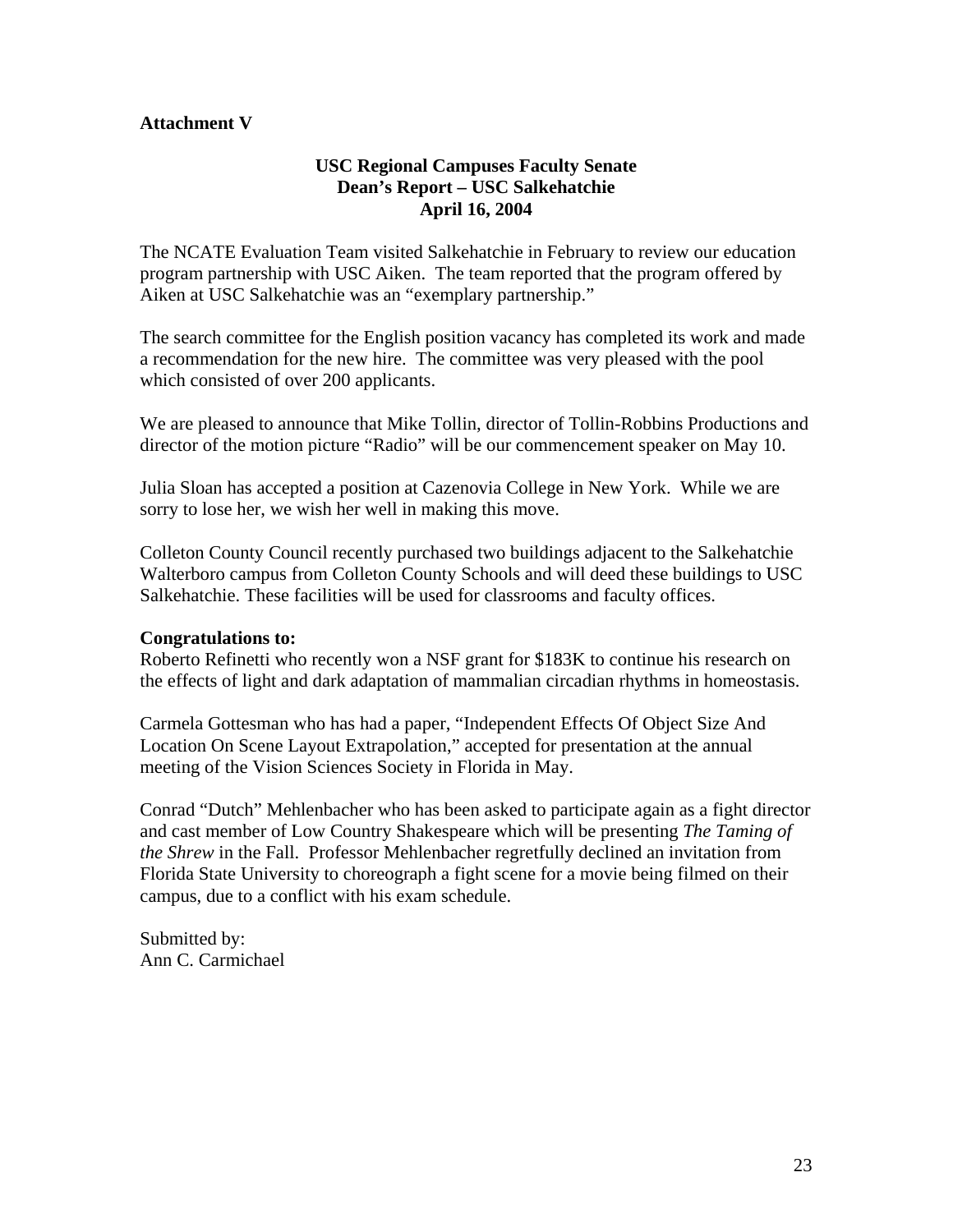#### **Attachment VI**

### REPORT OF THE DEAN OF THE UNIVERSITY OF SOUTH CAROLINA SUMTER TO THE REGIONAL CAMPUSES FACULTY SENATE April 16, 2004

**Human Resources**: Since my last report to this Senate in February 2004, USC Sumter has continued with a national search to fill a tenure-track Assistant Professor of Sociology position effective with the 2004 Fall Semester. This search is nearly concluded and an offer is pending. A tenure and promotion file for one USC Sumter faculty member is pending this spring. As of March 12, 2004, 22 faculty and staff from USC Sumter had filed for TERI (Teacher Early Retirement Incentive) since its inception. Of those 22, five have already moved from TERI status to full retirement. Of the remaining 17, two have TERI end dates in 2005, six in 2006, two in 2007, three in 2008, and four in 2009.

**Enrollments**: Final enrollment figures at USC Sumter for the 2004 Spring Semester indicate significant enrollment decreases compared to last year. As of March 26, 2004, headcount enrollment was down 14.03% to 1,023, and full-time equivalent enrollment was down 10.99% to 650. In USC Sumter's 38 years of existence, Spring Semester enrollments have never been down this much from the preceding spring. Ironically, one year ago, USC Sumter's 2003 Spring Semester enrollments were, for the first time in our 37 years of existence, higher than the preceding fall.

**Physical Plant**: The formal dedication for the Arts and Letters Building (formerly Alice Drive Baptist Church) occurred on April 2, 2004. In May 2004, the last two of the five portable buildings that were placed on the Sumter campus in 1979, will finally be removed.

**Budget**: As all of you know, each of our campuses began the current fiscal year (FY 2003- 04) with a 10% reduction to our state appropriation. Since then, in September 2003, we all experienced another 1% cut to our state appropriation. USC Sumter created a contingency funds line item in our operating budget in an amount that represented 9% of our state appropriation in order to meet further expected cuts. However, subsequent reports from the State Board of Economic Advisors, and comments from members of the State Budget and Control Board, lead us to believe at this point in this fiscal year that further "mid-year" cuts to our current state appropriation may be minimal or even non-existent. However, the significant enrollment decreases in USC Sumter's Spring Semester resulted in reductions to projected revenue that have been covered with these contingency funds. With different versions of the FY 2004-05 budget now available from the Governor, the House, and the Senate Finance Committee, it seems likely that negotiations among these three may result in a pay raise of 2-3% for all state employees.

Respectfully submitted,

 C. Leslie Carpenter Dean of the University

clc\word\docs\faculty senate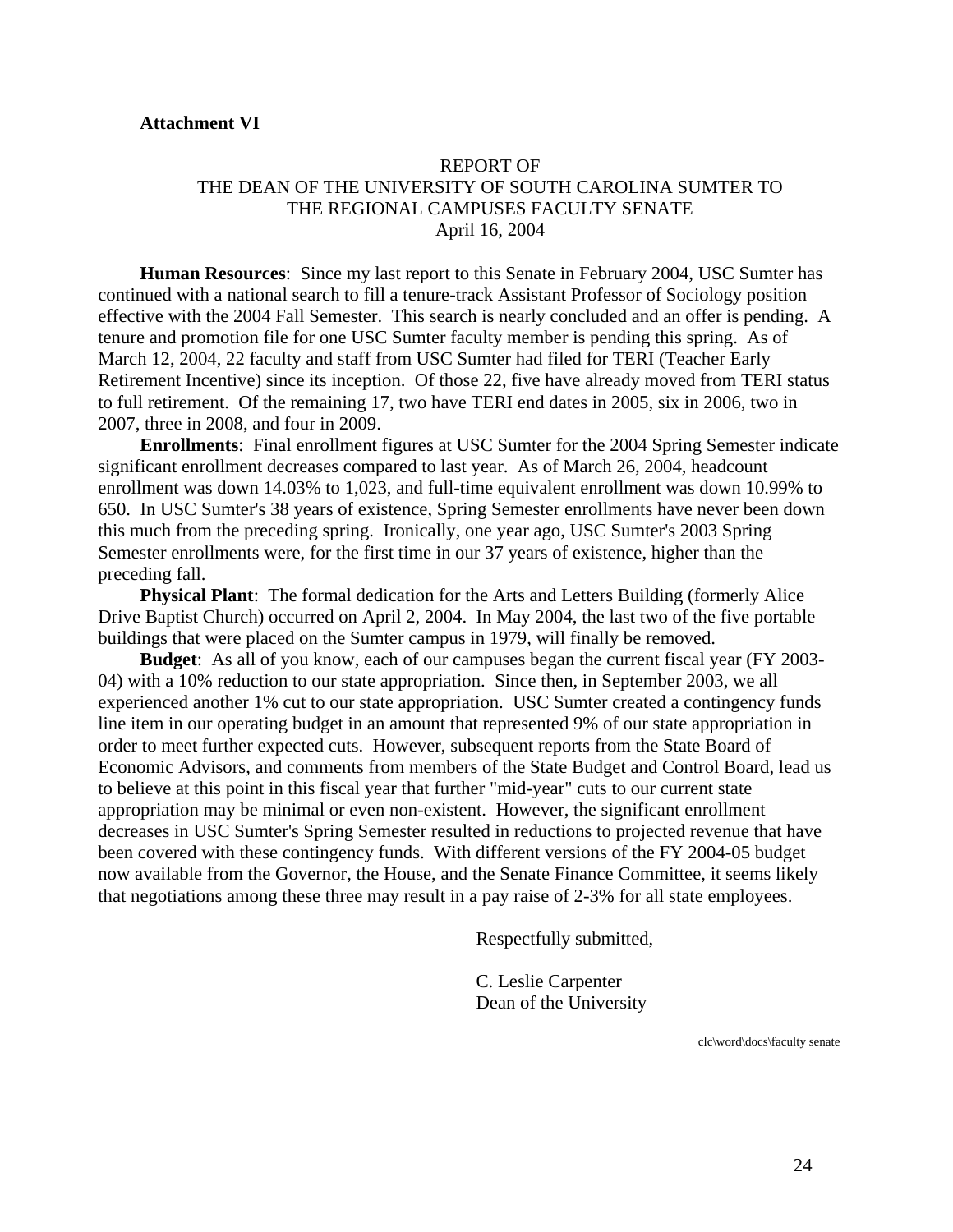# **Attachment VII**

### **USC Union Dean's Report** Regional Campuses Faculty Meeting April 16, 2004

It has been an active and exciting semester. The rumor of USC Union's demise has been greatly exaggerated. It seems that the Legislature has spoken on our behalf. Also, we must express our gratitude to the Union and Laurens County delegations for their strong support of our campus. They, along with many other legislators from around the state, made their support known.

- On February 18, USC Union celebrated our 9th Annual Founders' Day by recognizing Judge and Mrs. Jack Flynn for their support of our campus.
- On March 18, USC Union held the Junior Scholars recognition event. We had approximately 200 junior scholars and their families on campus to recognize their achievements.
- Free Friday was celebrated on the Union campus on March 19. With the SGA's help we welcomed more than 50 prospective students to the Union campus and approximately 20 to the Laurens campus.
- President Andrew Sorensen was guest professor for Jean Denman's Sociology 101 class. As an epidemiologist his lecture was excellent and well received by the students. He had lunch with the Union/Laurens CHE leadership.
- USC Union's annual Awards Ceremony was held on April 15. In addition to the recognition of outstanding students, Dr. Harold Sears was recognized as USC Union's Outstanding Teacher of the Year for 2004.
- Professor Harold Sears will retire at the end of this semester. He has taught biology at USCU for 30 years. He has been named Teacher of the Year on 2 other occasions and was runner-up on 2 occasions. He also served as Academic Dean on our campus. He has been named Professor Emeritus by the USC Board of Trustees. He will be greatly missed.
- USC Union's Commencement program will be Tuesday, May 11 at 7:00 p.m. Provost Jerry Odom will be our speaker.
- USC Union will go to a four-day workweek for most of our staff for June and July. The admissions and financial aid offices will be open from 8:00 a.m. until 4:30 p.m. Monday through Friday. However, the remainder of the staff will work Monday through Thursday from 7:30 a.m. until 5:30 p.m. with one-half hour for lunch and have Fridays off. The experiment will be undertaken at the request of our staff organization and based on a survey of our staff.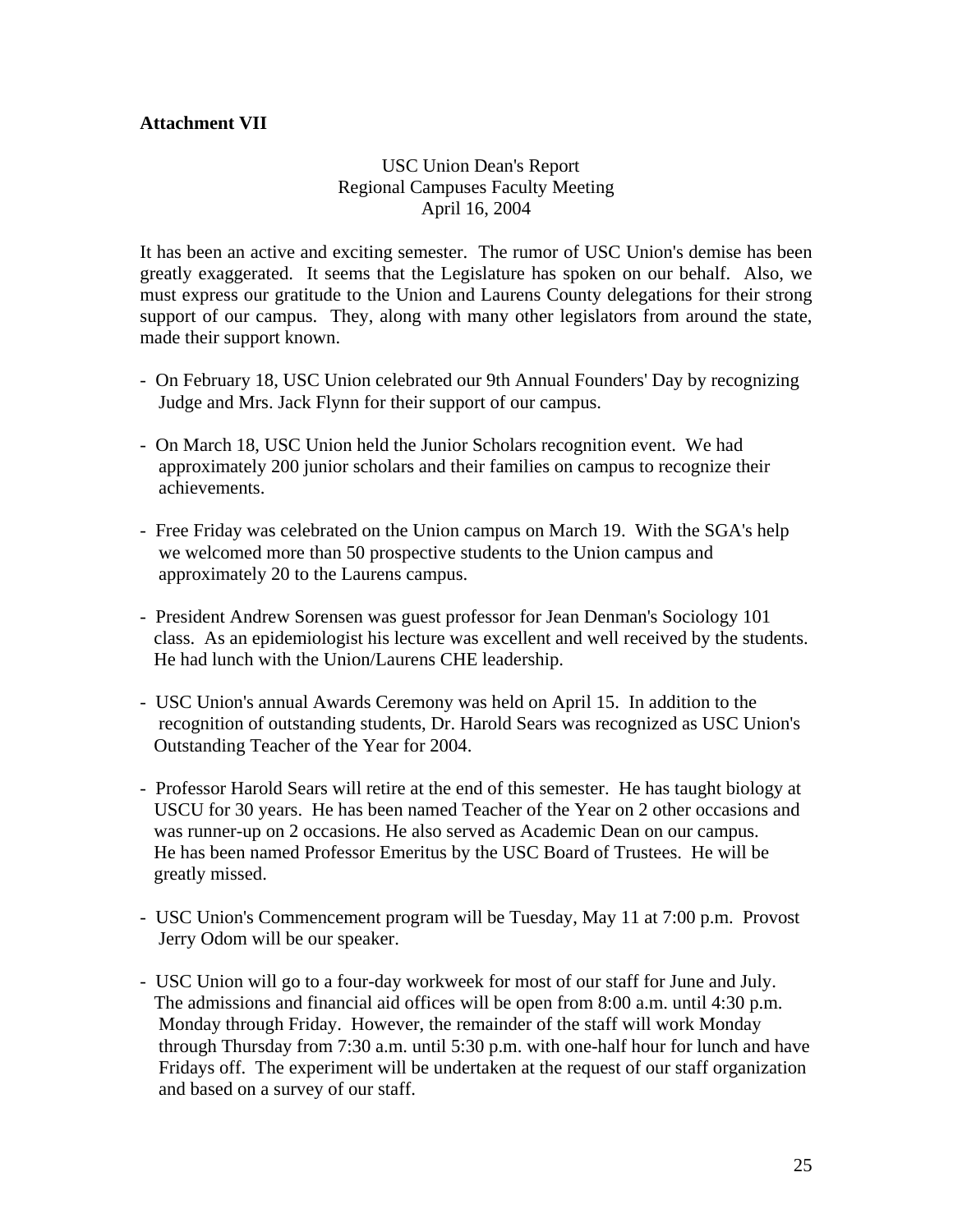### **Attachment VIII**

April 16, 2004

USC-Lancaster

In attendance:

Danny Faulkner [drfaulkn@gwm.sc.edu](mailto:drfaulkn@gwm.sc.edu) Bruce Nims [bnims@gwm.sc.edu](mailto:bnims@gwm.sc.edu) Hayes Hampton [hhampton@uscsumter.edu](mailto:hhampton@uscsumter.edu) Julie Sloan [sloanjl@gwm.sc.edu](mailto:sloanjl@gwm.sc.edu) Nancy Washington [nancyhw@gwm.sc.edu](mailto:nancyhw@gwm.sc.edu) Duncan McDowell [mcdowell@gwm.sc.edu](mailto:mcdowell@gwm.sc.edu)

We move the following:

On the bottom of page A-8 of the RCFM delete the headings, "Advisory Councils" and "Provosts' Advisory Council." Also delete the final paragraph on this page detailing the Provost's Advisory Council. The final heading remaining in this section should be increased in font size.

The following paragraph is to be inserted on page B-5 under the heading "special committees" after the paragraph beginning with "*Ad hoc* committees…":

The Provost's Advisory Council is constituted and its business conducted at the will of the Provost. The Advisory Council usually is composed of the chair of the Regional Campuses Faculty Senate, two faculty representatives from each of the five Regional Campuses, and two faculty representatives from Continuing Education Academic Credit Programs.\* Meetings of this Council are called by the Provost. The purpose of this committee is to provide recommendations regarding the academic mission of the University and academic issues affecting more than one campus to the President, Provost, or other committees and governing bodies.

On page F-4, under Rule IV, section 5, make item "f. Other Committees" item "g. Other Committees." Make the new item f "Provost's Advisory Council."

For your information, the paragraph that we are deleting is as follows:

The Provost's Advisory Council is constituted and its business conducted at the will of the Provost. The Advisory Council is composed primarily of two faculty representatives from each of the five four Regional Campuses and Continuing Education Academic Credit Programs. Meetings of this Council are called by the Provost. The purpose of this committee is to provide recommendations regarding the academic mission of the University and academic issues affecting more than one campus to the President, Provost, or other committees and governing bodies.

Danny Faulkner was re-elected chair for next year.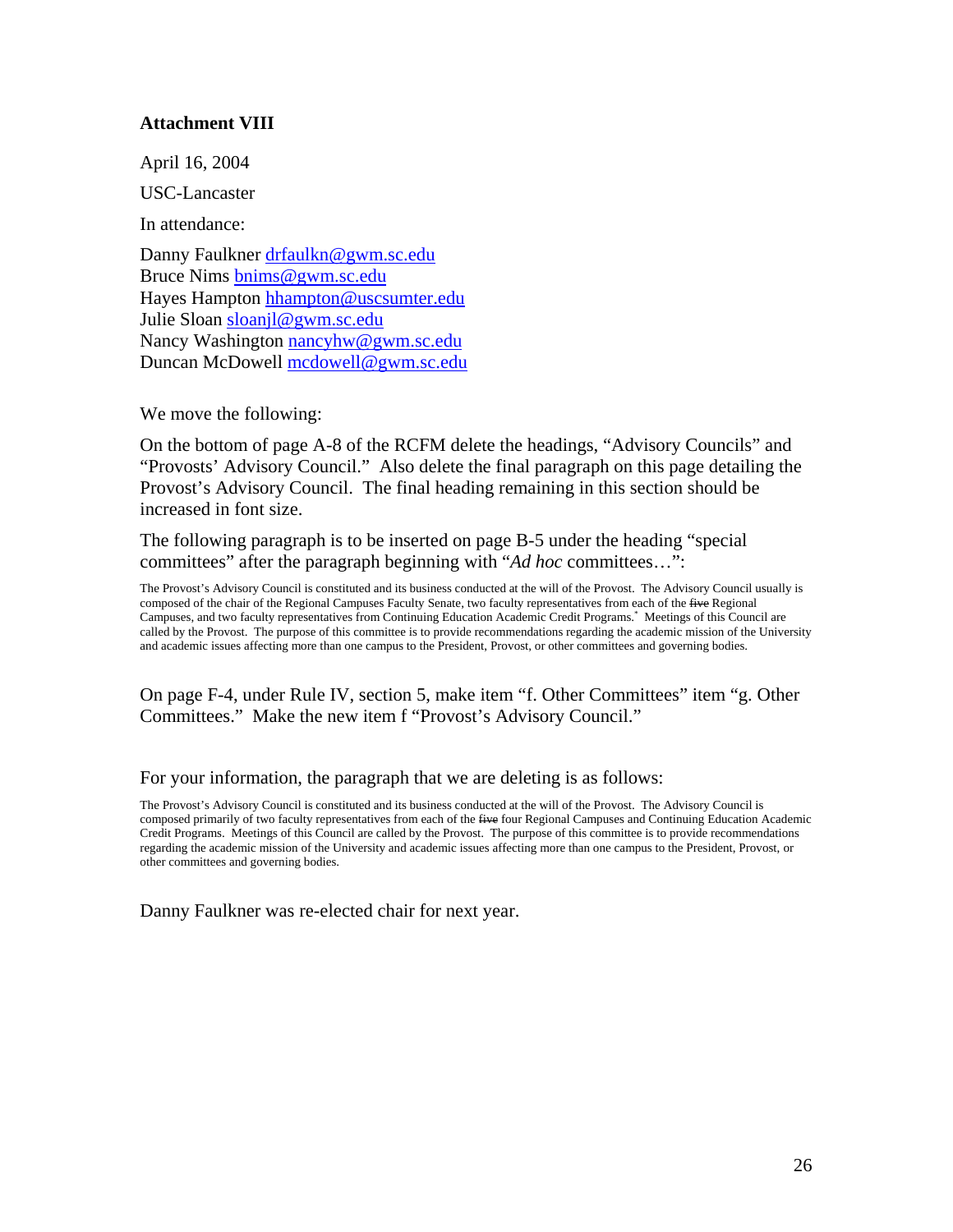#### **Attachment IX**

#### **April 16, 2004 Welfare Committee Year End Report**

#### **Annual Report of Faculty Salaries**

According the information on salaries provided to the Welfare committee earlier this year, faculty salaries, on the whole, are fairly consistent across the regional campuses. The committee proposes that USC Regional Campuses salaries be compared to other similar universities nationally. We continue to urge our Regional Campus administrations to support and advocate for salary increases.

#### **Tenure and Promotion Workshop**

On May 11, 2004 beginning at 10am, the Welfare committee and the Regional Campuses office will host the annual Tenure and Promotion Workshop to be held at the Gressette Room in Harper College on the USC campus. The agenda will address the tenure and promotion process and is recommended for regional campus faculty seeking tenure and/or promotion, tenure and promotion committee members, campus academic deans and campus deans. An added feature of this year's workshop is an afternoon session titled *Narrative Writing: Crafting Rationales in your Files*, led by Dr. Ron Cox. Another feature this year is a question & answer session, which will respond to a series of questions that have been submitted by regional campuses faculty. The questions will be provided to the panelists prior to the workshop so that they may prepare thorough responses. The panelists this year are Don Greiner, USC; Chris Plyler, Vice Provost and Executive Dean; Carolyn West, Associate Vice Provost; Ron Cox, USC Lancaster; John Wright, USC Union; John Logue, USC Sumter; Arthur Mitchell, USC Salkehatchie; and Chris Borycki, USC Sumter. The committee would like to thank the panelists for their participation in this important faculty interest.

#### **Faculty Workload Survey**

The Welfare committee recommends that this survey be administered to regional campuses faculty in the 04-05 academic year. The committee is in the process of revising the questionnaire to include more in depth information that may reflect how faculty distribute their workload between service, research and scholarship and teaching and job satisfaction. Should the senate agree to pursue this, the questionnaire will be ready for distribution in the fall.

#### **Research and Productive Scholarship Funding**

The Welfare committee recommends that this issue be studied more in-depth during the 04-05 senate year. We wish to find ways to make regional campuses faculty more competitive in securing these grants possibly through a series of workshops coordinated with RPS administrators and past reviewers. Further, the committee would like to investigate other funding sources which may be available including local development.

The committee elected Teresa Smith to chair the Welfare committee next year.

Submitted by committee members in attendance at the April 16, 2004 meeting: Fran Gardner Perry (chair), USC Lancaster; Terrie Smith, USC Sumter; Linda Allman, Continuing Education; Cynthia C. McMillan, USC Salkehatchie; Nancy Hazam, USC Lancaster; Jean Denman, USC Union; Tarsem Purewal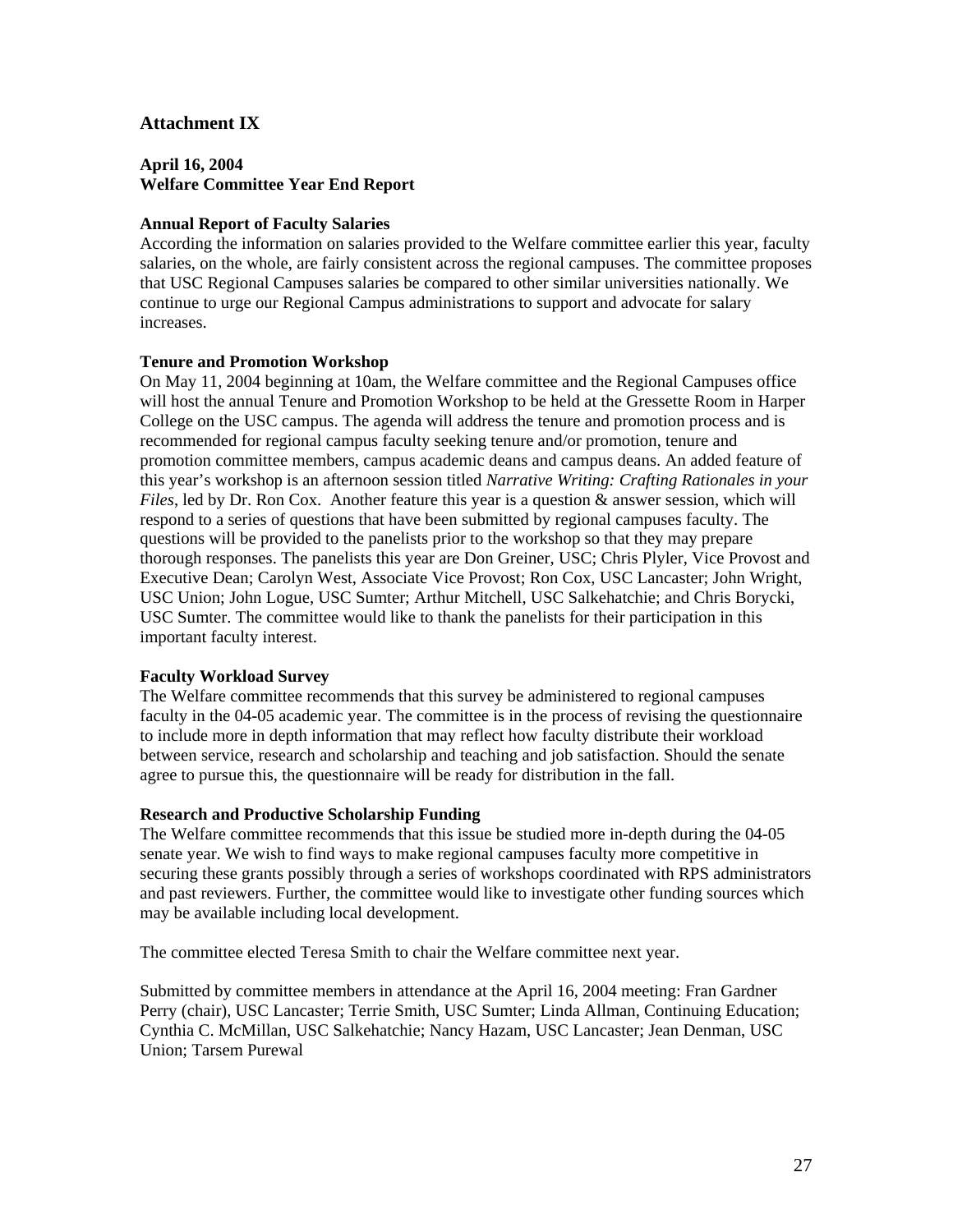# USC Regional Campuses Nine-month Salaries for FY 2003-2004



(Figures shown may be higher than actual because when only salary range was reported the upper boundary was used.)

# **Associate Professor**





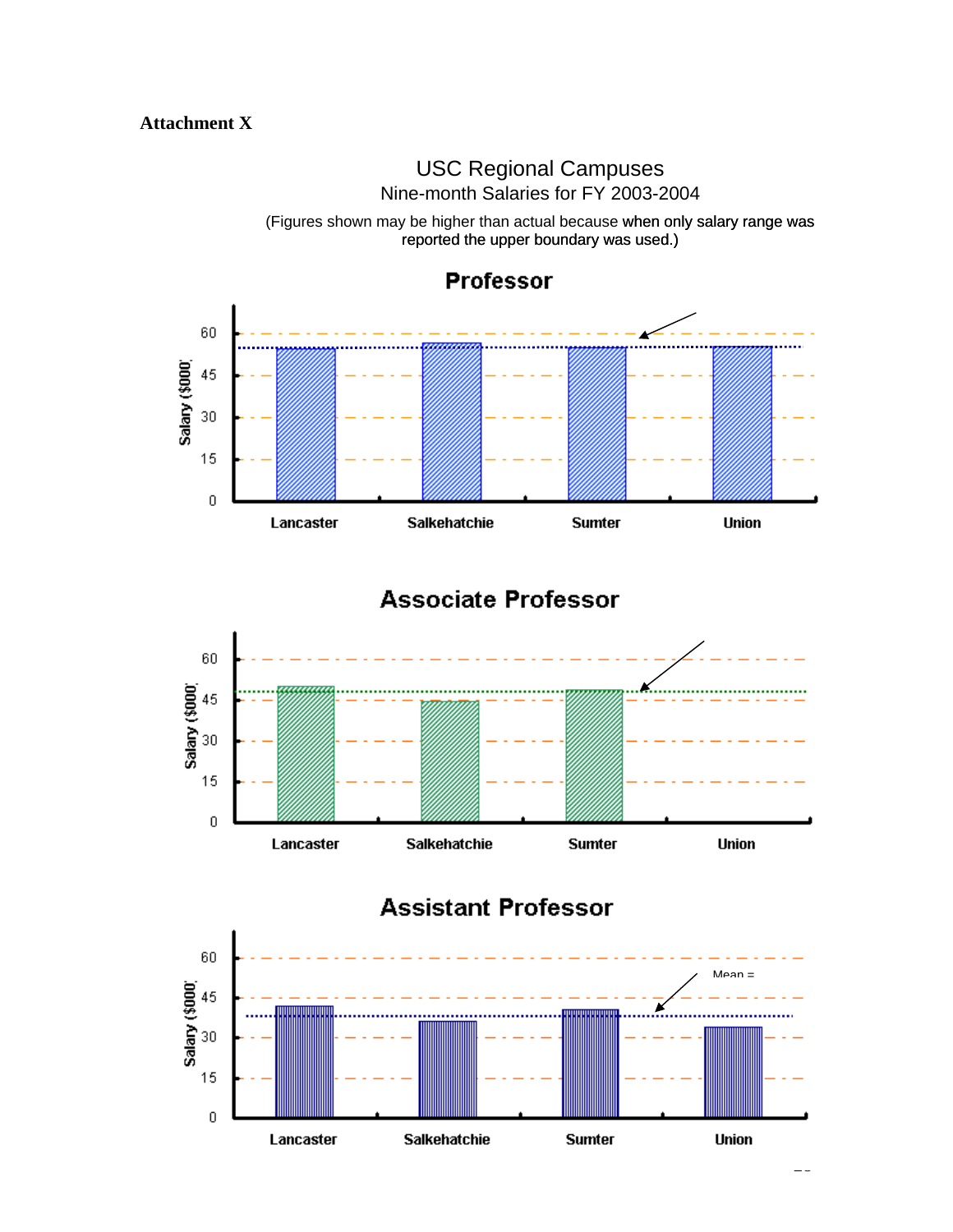

|                            |              | Average(000) | Average  |    |             | Mean<br>(000) |
|----------------------------|--------------|--------------|----------|----|-------------|---------------|
| Professor                  |              |              | \$55,447 |    |             |               |
|                            | Lancaster    | \$54.7       |          | 9  | \$492,091   |               |
|                            | Salkehatchie | \$56.7       |          | 6  | \$340,284   |               |
|                            | Sumter       | \$54.9       |          | 15 | \$822,761   |               |
|                            | Union        | \$55.5       |          | 4  | \$222,179   |               |
|                            |              |              |          | 34 | \$1,877,315 | \$55.2        |
| <b>Associate Professor</b> |              |              | \$47,919 |    |             |               |
|                            | Lancaster    | \$50.2       |          | 7  | \$351,287   |               |
|                            | Salkehatchie | \$44.7       |          | 3  | \$133,999   |               |
|                            | Sumter       | \$48.9       |          | 11 | \$537,985   |               |
|                            | Union        |              |          | 0  | \$0         |               |
|                            |              |              |          | 21 | \$1,023,271 | \$48.7        |
| <b>Assistant Professor</b> |              |              | \$38,318 |    |             |               |
|                            | Lancaster    | \$42.0       |          | 5  | \$210,000   |               |
|                            | Salkehatchie | \$36.4       |          | 5  | \$182,000   |               |
|                            | Sumter       | \$40.9       |          | 11 | \$449,607   |               |
|                            | Union        | \$34.0       |          | 1  | \$34,000    |               |
|                            |              |              |          | 22 | \$875,607   | \$39.8        |
| Instructor                 |              |              | \$34,500 |    |             |               |
|                            | Lancaster    | \$37.2       |          | 5  | \$186,000   |               |
|                            | Salkehatchie | \$34.8       |          | 5  | \$174,000   |               |
|                            | Sumter       | \$34.0       |          | 3  | \$102,001   |               |
|                            | Union        | \$32.0       |          | 4  | \$128,000   |               |
|                            |              |              |          | 17 | \$590,001   | \$34.7        |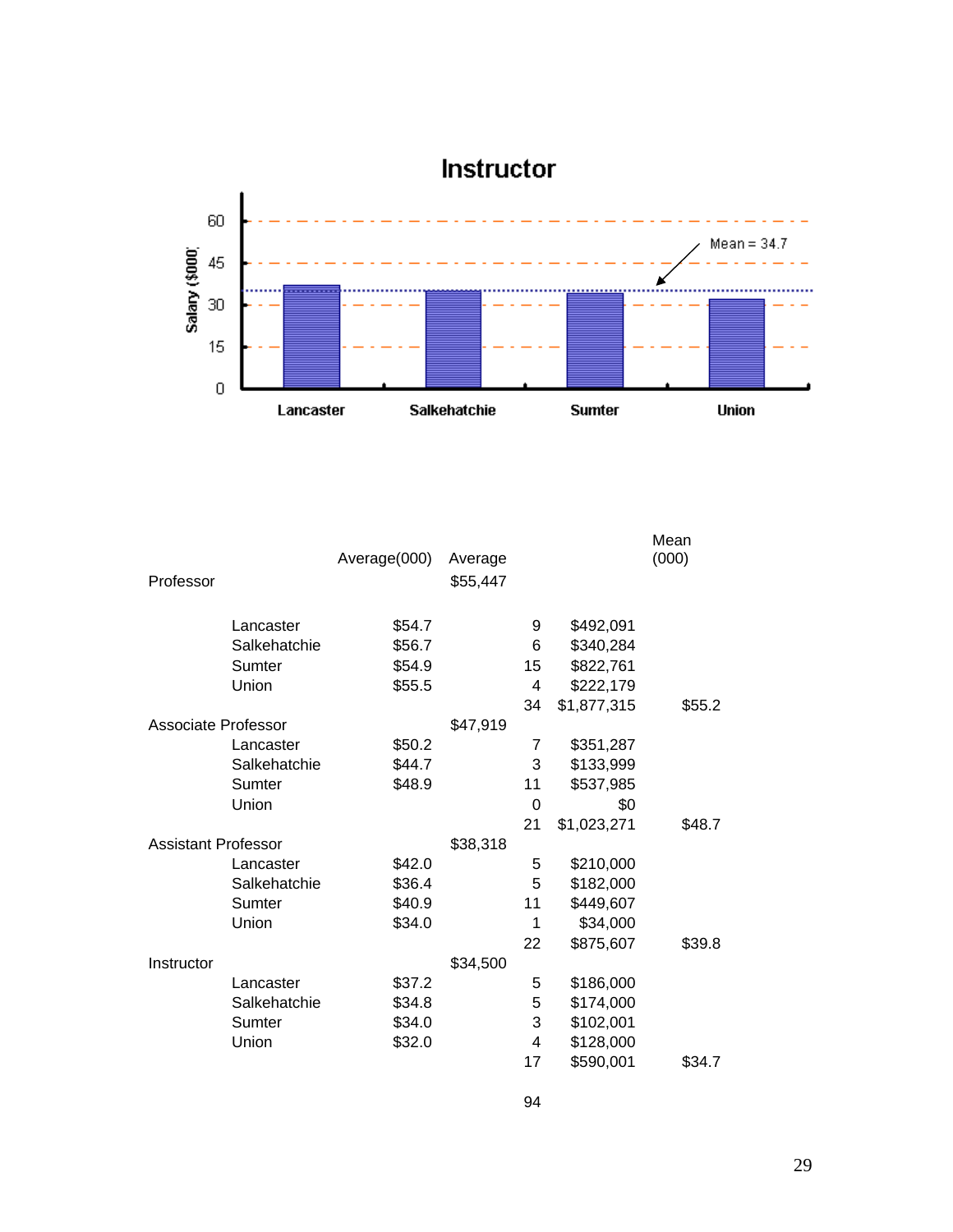# **Attachment XI**

# Resolution to Honor Associate Provost Don Greiner

WHEREAS Associate Provost Don Greiner has long been a friend and proponent of the Regional Campuses, and

WHEREAS Associate Provost Greiner has devoted time and considerable expertise to the development of acceptable tenure and promotion guidelines and criteria, and

WHEREAS Associate Provost Greiner has faithfully contributed to the success of annual tenure and promotion workshops for Regional Campuses faculty members and provided help to those involved in various levels of review, and

WHEREAS Associate Provost Greiner has been a guiding force in the organization and function of a series of University-wide committees which have studied and helped develop Palmetto College, a concept with the goal of improving access to baccalaureate education for underserved regions of the state,

THEREFORE BE IT RESOLVED that the Regional Campuses Faculty Senate expresses its gratitude for Association Provost Greiner's enduring contributions and for his friendship with this organization and its membership.